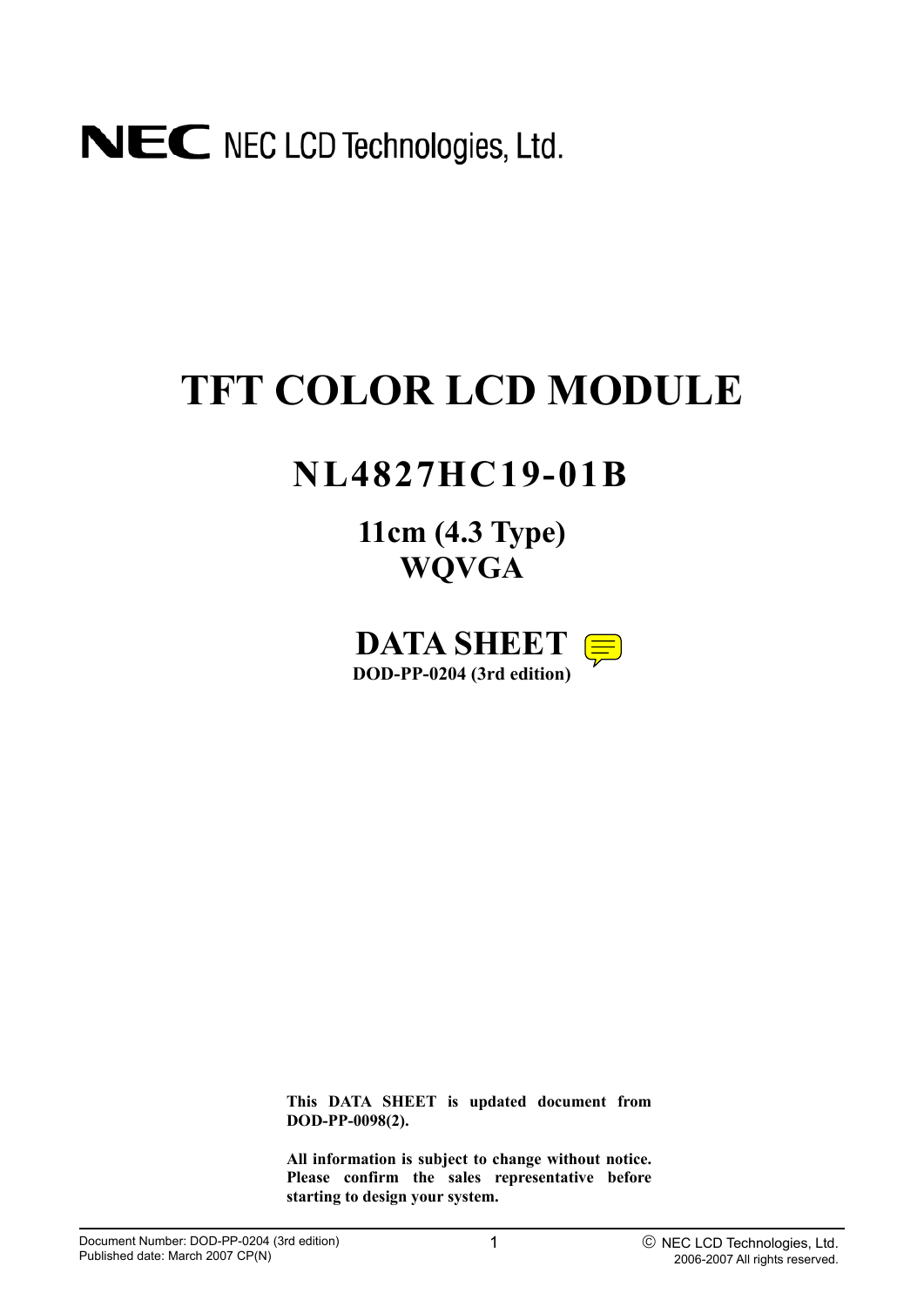### **INTRODUCTION**

<span id="page-1-0"></span>The Copyright to this document belongs to NEC LCD Technologies, Ltd. (hereinafter called "NEC"). No part of this document will be used, reproduced or copied without prior written consent of NEC.

NEC does and will not assume any liability for infringement of patents, copyrights or other intellectual property rights of any third party arising out of or in connection with application of the products described herein except for that directly attributable to mechanisms and workmanship thereof. No license, express or implied, is granted under any patent, copyright or other intellectual property right of NEC.

Some electronic parts/components would fail or malfunction at a certain rate. In spite of every effort to enhance reliability of products by NEC, the possibility of failures and malfunction might not be avoided entirely. To prevent the risks of damage to death, human bodily injury or other property arising out thereof or in connection therewith, each customer is required to take sufficient measures in its safety designs and plans including, but not limited to, redundant system, fire-containment and anti-failure.

The products are classified into three quality grades: **"Standard"**, **"Special"**, and **"Specific"** of the highest grade of a quality assurance program at the choice of a customer. Each quality grade is designed for applications described below. Any customer who intends to use a product for application other than that of Standard quality grade is required to contact an NEC sales representative in advance.

The **Standard** quality grade applies to the products developed, designed and manufactured in accordance with the NEC standard quality assurance program, which are designed for such application as any failure or malfunction of the products (sets) or parts/components incorporated therein a customer uses are, directly or indirectly, free of any damage to death, human bodily injury or other property, like general electronic devices.

Examples: Computers, office automation equipment, communications equipment, test and measurement equipment, audio and visual equipment, home electronic appliances, machine tools, personal electronic equipment, industrial robots, etc.

The **Special** quality grade applies to the products developed, designed and manufactured in accordance with an NEC quality assurance program stricter than the standard one, which are designed for such application as any failure or malfunction of the products (sets) or parts/components incorporated therein a customer uses might directly cause any damage to death, human bodily injury or other property, or such application under more severe condition than that defined in the Standard quality grade without such direct damage.

Examples: Control systems for transportation equipment (automobiles, trains, ships, etc.), traffic control systems, anti-disaster systems, anti-crime systems, medical equipment not specifically designed for life support, safety equipment, etc.

The **Specific** quality grade applies to the products developed, designed and manufactured in accordance with the standards or quality assurance program designated by a customer who requires an extremely higher level of reliability and quality for such products.

Examples: Military systems, aircraft control equipment, aerospace equipment, nuclear reactor control systems, medical equipment/devices/systems for life support, etc.

The quality grade of this product is the **"Standard"** unless otherwise specified in this document.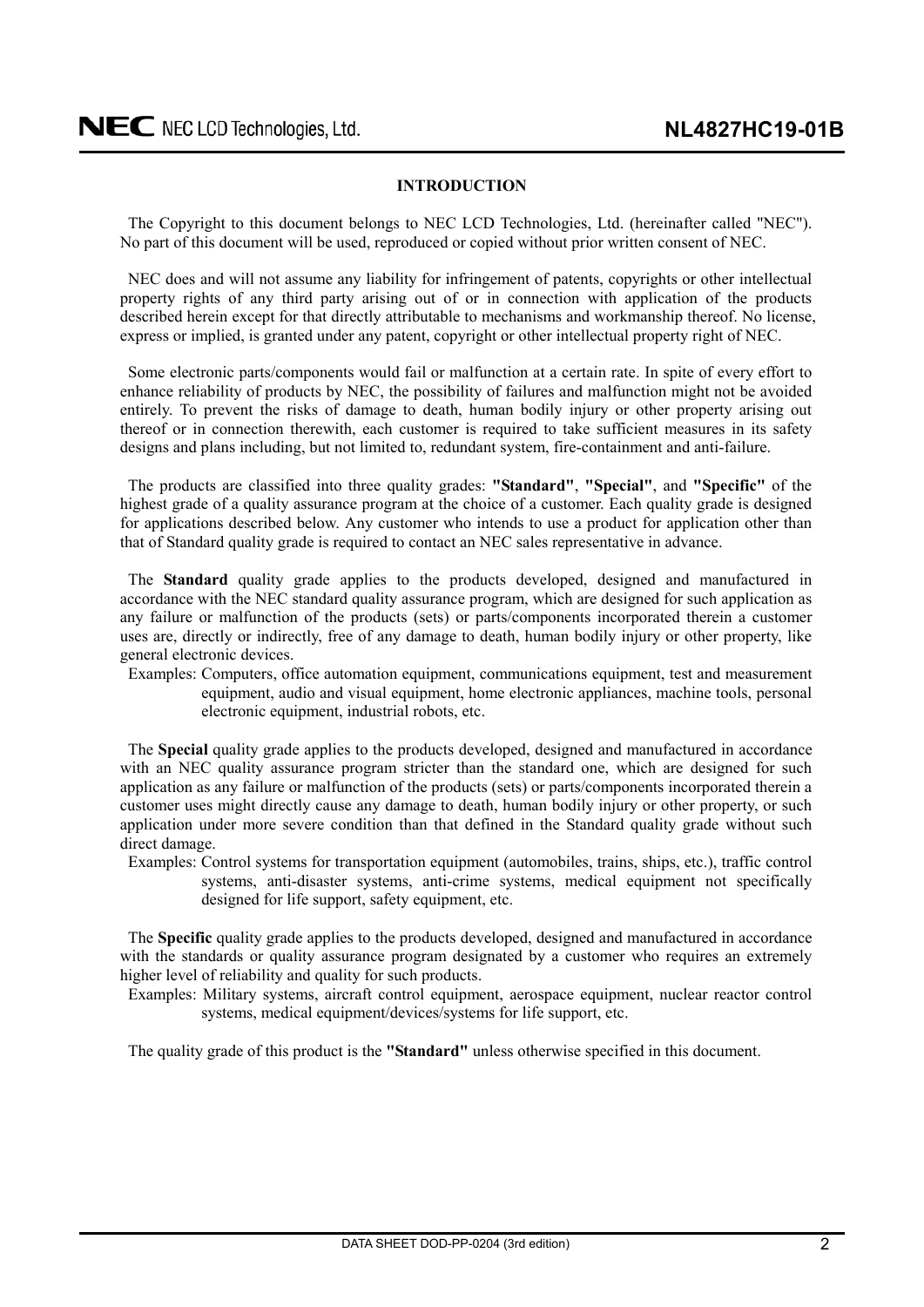### **NL4827HC19-01B**

### **CONTENTS**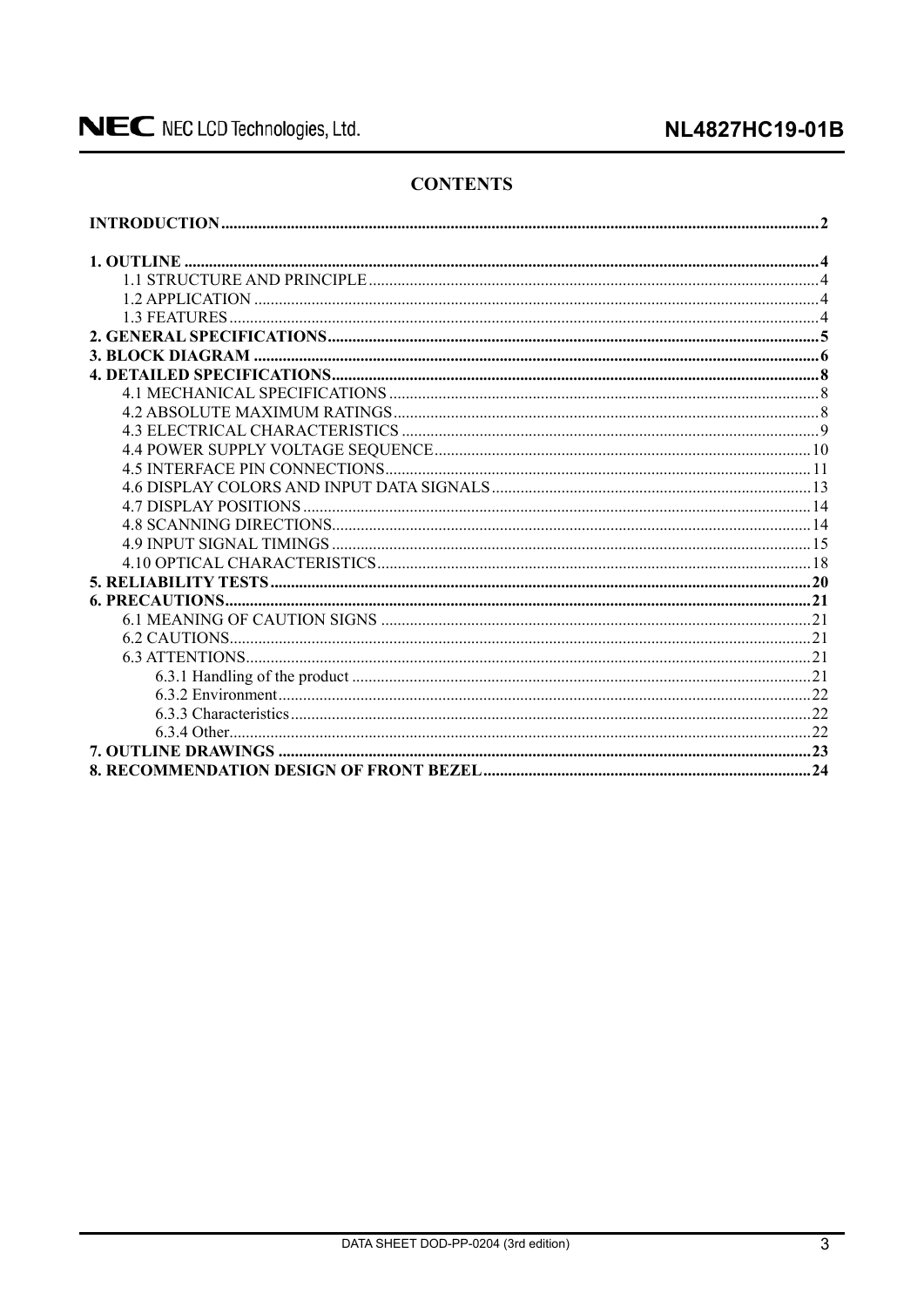### <span id="page-3-0"></span>**1. OUTLINE**

### 1.1 STRUCTURE AND PRINCIPLE

Color LCD module NL4827HC19-01B is composed of the amorphous silicon thin film transistor liquid crystal display (a-Si TFT LCD) panel structure with driver LSIs for driving the TFT (Thin Film Transistor) array, touch panel (T/P) and a backlight.

The a-Si TFT LCD panel structure is injected liquid crystal material into a narrow gap between the TFT array glass substrate and a color-filter glass substrate.

Color (Red, Green, Blue) data signals from a host system (e.g. signal generator, etc.) are modulated into best form for active matrix system by a controller, and sent to the driver LSIs which drive the individual TFT arrays.

The TFT array as an electro-optical switch regulates the amount of transmitted light from the backlight assembly, when it is controlled by data signals. Color images are created by regulating the amount of transmitted light through the TFT array of red, green and blue dots.

### 1.2 APPLICATION

 $\bullet$  Portable GPS

### 1.3 FEATURES

- Transmissive type
- Backlight and touch panel attached
- Recommended LCD controller: Part No. S1L50282B37N000 (NEC corp.)
- $\bullet$  High luminance
- High contrast
- x 6**-**bit digital RGB signals
- Compliance with the European RoHS directive (2002/95/EC)

☆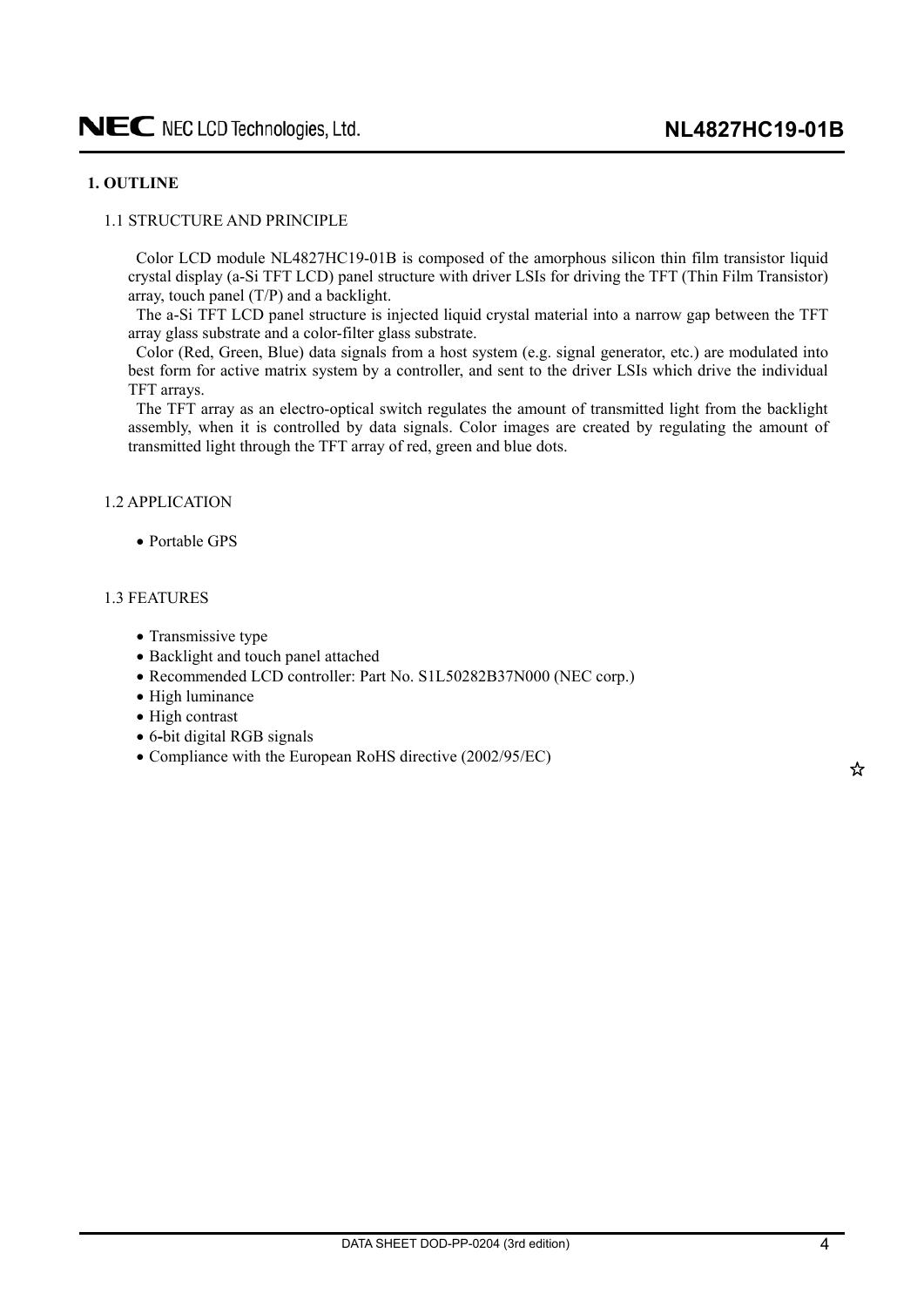### <span id="page-4-0"></span>**2. GENERAL SPECIFICATIONS**

| Display area                          | 95.04 (H) $\times$ 53.856 (V) mm                                                                                                                                                        |
|---------------------------------------|-----------------------------------------------------------------------------------------------------------------------------------------------------------------------------------------|
| Diagonal size of display              | 11cm(4.3 inches)                                                                                                                                                                        |
| Drive system                          | a-Si TFT active matrix                                                                                                                                                                  |
| <b>Display color</b>                  | 262,144 colors                                                                                                                                                                          |
| Pixel                                 | 480 (H) $\times$ 272 (V) pixels                                                                                                                                                         |
| Pixel arrangement                     | RGB (Red dot, Green dot, Blue dot) vertical stripe                                                                                                                                      |
| Dot pitch                             | $0.066$ (H) $\times$ 0.198 (V) mm                                                                                                                                                       |
| <b>Pixel pitch</b>                    | $0.198$ (H) $\times$ 0.198 (V) mm                                                                                                                                                       |
| Module size                           | 105.5 (H) $\times$ 67.2 (V) $\times$ 4.45 (D) mm (typ.)                                                                                                                                 |
| Weight                                | 65g (typ.)                                                                                                                                                                              |
| Touch panel surface                   | Antiglare                                                                                                                                                                               |
| <b>Touch panel</b><br>pencil-hardness | 3H (min.) [by JIS K5400]                                                                                                                                                                |
| Designed viewing<br>direction         | Viewing direction without image reversal: down side (6 o'clock)                                                                                                                         |
| Luminance                             | $At IL = 20mA$ , with Touch panel<br>$450 \text{cd/m}^2$ (typ.)                                                                                                                         |
| Contrast ratio                        | $At IL = 20mA$ , with Touch panel<br>$500:1$ (typ.)                                                                                                                                     |
| <b>Color</b> gamut                    | At LCD panel center<br>60% (typ.) [against NTSC color space]                                                                                                                            |
| <b>Response time</b>                  | Ton+Toff (10% $\leftarrow \rightarrow 90\%$ )<br>$25ms$ (typ.)                                                                                                                          |
| <b>Signal system</b>                  | Controller input signals (6-bit RGB data, DCK, DE, POC, OEN)<br>Note1                                                                                                                   |
| Supply voltage                        | VCC:<br>3.0V (typ., for Logic)<br>VDD:<br>5.0V (typ., for LCD Horizontal driver)<br>+15.0V (typ., for LCD Vertical driver)<br>VGON:<br>VGOFF:<br>-15.0V (typ., for LCD Vertical driver) |
| <b>Power consumption</b>              | LCD panel + Driver: $40mW$ (typ.)<br>Backlight:<br>640mW (typ., at IL= $20mA$ )                                                                                                         |

Note1: Refer to the controller specifications.

☆ ☆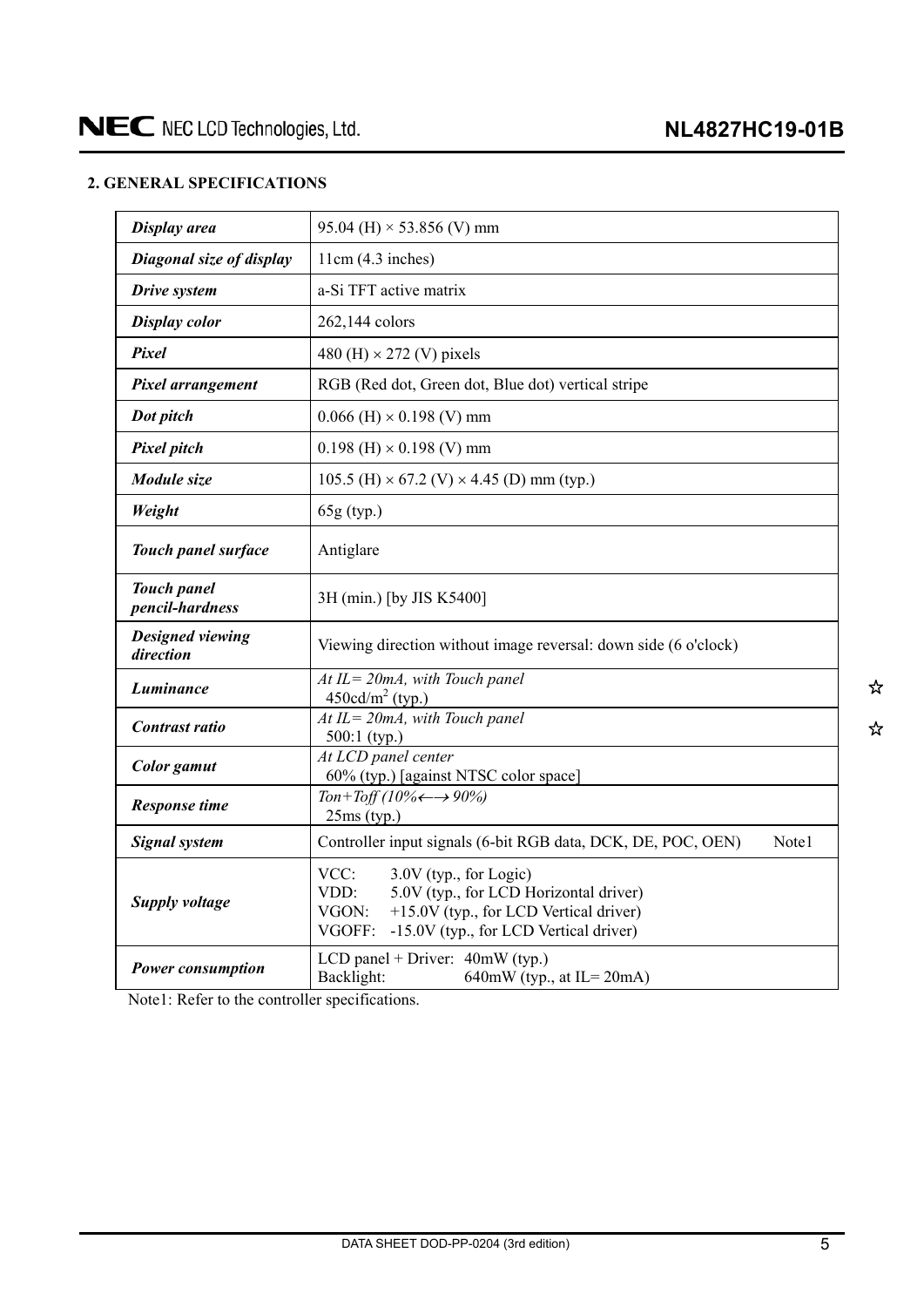### <span id="page-5-0"></span>**3. BLOCK DIAGRAM**



Flexible Printed Circuit (FPC) Interface (I/F)

Note1: Refer to the controller specifications for input timings.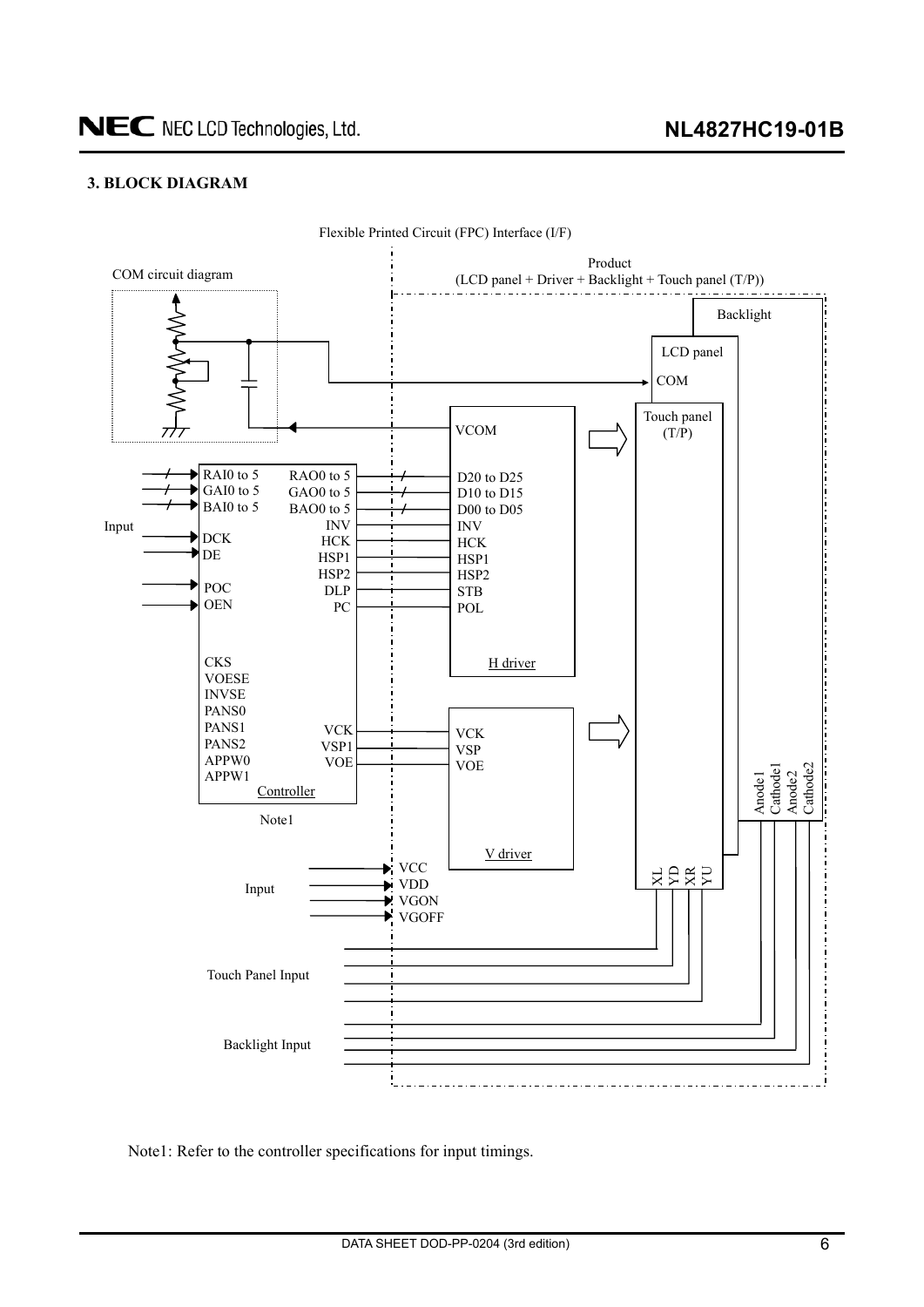FPC I/F





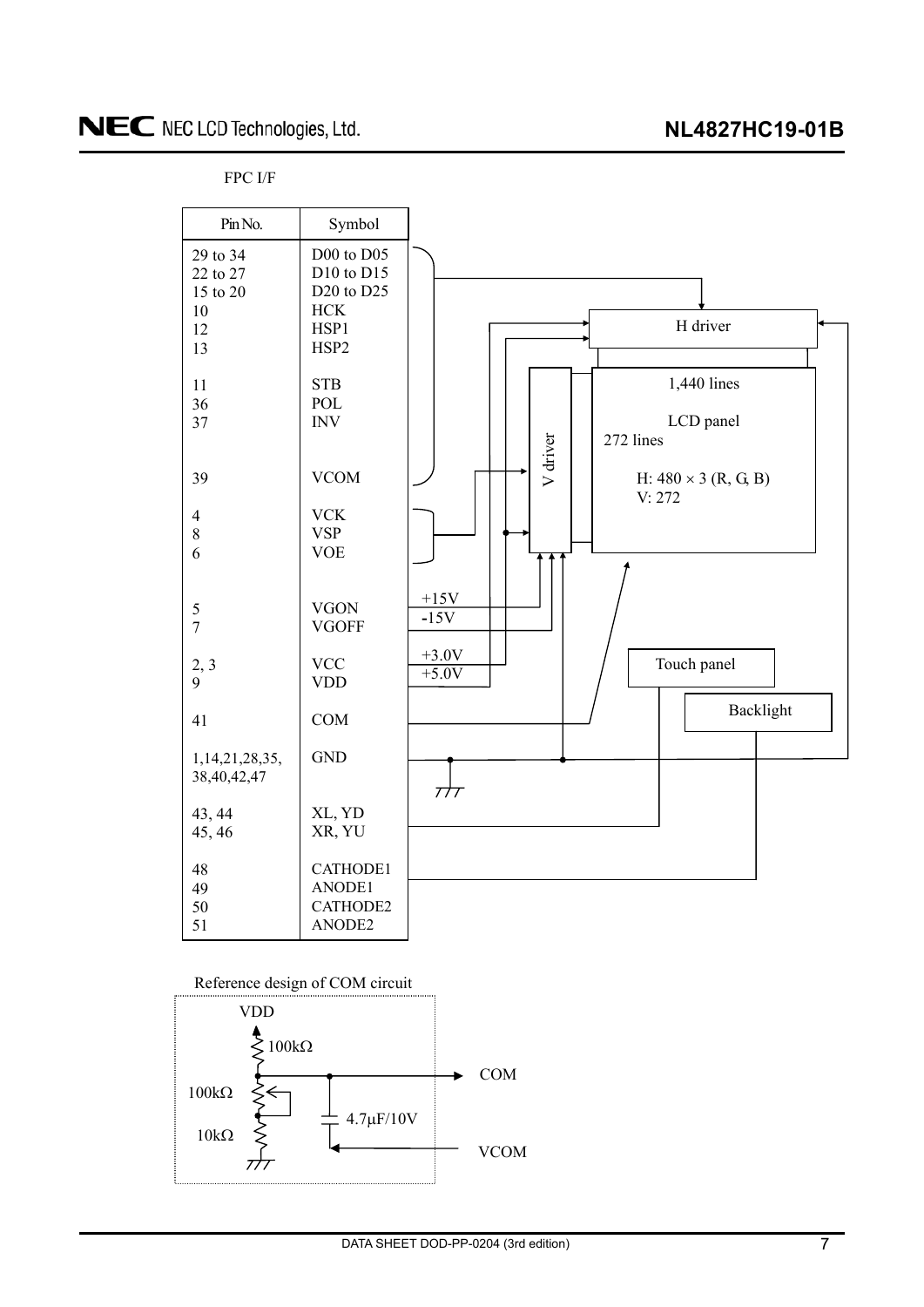### <span id="page-7-0"></span>**4. DETAILED SPECIFICATIONS**

### 4.1 MECHANICAL SPECIFICATIONS

| Parameter    | Specification                                                                        |                   | Unit |
|--------------|--------------------------------------------------------------------------------------|-------------------|------|
| Module size  | $105.5 \pm 0.3$ (W) $\times$ 67.2 $\pm$ 0.3 (H) $\times$ 4.45 $\pm$ 0.3 (D)<br>Note1 | Note <sub>2</sub> | mm   |
| Display area | $95.04$ (H) $\times$ 53.856 (V)                                                      | Note <sub>2</sub> | mm   |
| Weight       | 65 (typ.), 67 (max.)                                                                 |                   |      |

Note1: Excluding FPC

Note2: See "**7. OUTLINE DRAWINGS**".

### 4.2 ABSOLUTE MAXIMUM RATINGS

|                       | Parameter             | Symbol         | Rating               | Unit          | Remarks                                            |  |
|-----------------------|-----------------------|----------------|----------------------|---------------|----------------------------------------------------|--|
|                       |                       | <b>VCC</b>     | $-0.3$ to $+4.0$     |               |                                                    |  |
| Supply voltage        |                       | <b>VDD</b>     | $-0.3$ to $+6.0$     | V             | Ta= $25^{\circ}$ C                                 |  |
|                       |                       | <b>VGON</b>    | $-0.3$ to $+44.0$    |               |                                                    |  |
|                       |                       | <b>VGOFF</b>   | VGON -44.0 to $+0.3$ |               |                                                    |  |
| Logic input voltage   |                       | VI             | $-0.3$ to VCC+0.3    | V             | Logic signals                                      |  |
|                       | Reverse voltage       | <b>VR</b>      | $\leq$ 25            | V             | Ta= $25^{\circ}$ C,                                |  |
|                       | Power dissipation     | <b>PD</b>      | $\leq 615$           | mW            | These values are applied<br>for both Anode1 and 2. |  |
| Backlight             | Forward current       | $\Pi$ .        | Note1                | mA            |                                                    |  |
|                       | Pulse forward current | <b>IFP</b>     | 100                  | mA            | Pulse width $\leq 10$ ms,<br>Duty $\leq 1/10$      |  |
| Storage temperature   |                       | <b>Tst</b>     | $-30$ to $+80$       | $\circ$ C     |                                                    |  |
| Operating temperature |                       | Top            | $-10$ to $+60$       |               | Product surface<br>Note2                           |  |
|                       |                       |                | $\leq 95$            |               | Ta $\leq 40^{\circ}$ C                             |  |
| Relative humidity     | Note3                 | R <sub>H</sub> | $\leq 85$            | $\frac{0}{0}$ | $40^{\circ}$ C <ta<math>\leq 50^{\circ}C</ta<math> |  |
|                       |                       |                | $\leq$ 55            |               | $50^{\circ}$ C <ta<math>\leq 60^{\circ}C</ta<math> |  |
| Absolute humidity     | Note3                 | AH             | $\leq 70$<br>Note4   | $g/m^3$       | Ta $> 60^{\circ}$ C                                |  |
| Storage altitude      |                       |                | $\leq 13,600$        | m             | $-30^{\circ}$ C $\leq$ Ta $\leq 80^{\circ}$ C      |  |
| Operating altitude    |                       |                | $\leq 4,850$         | m             | $-10$ °C $\le$ Ta $\le$ 60°C                       |  |

Note1: Allowable forward current



Note2: Measured at display area Note3: No condensation Note4: Water amount at Ta=  $60^{\circ}$ C and RH=  $55\%$  ☆

☆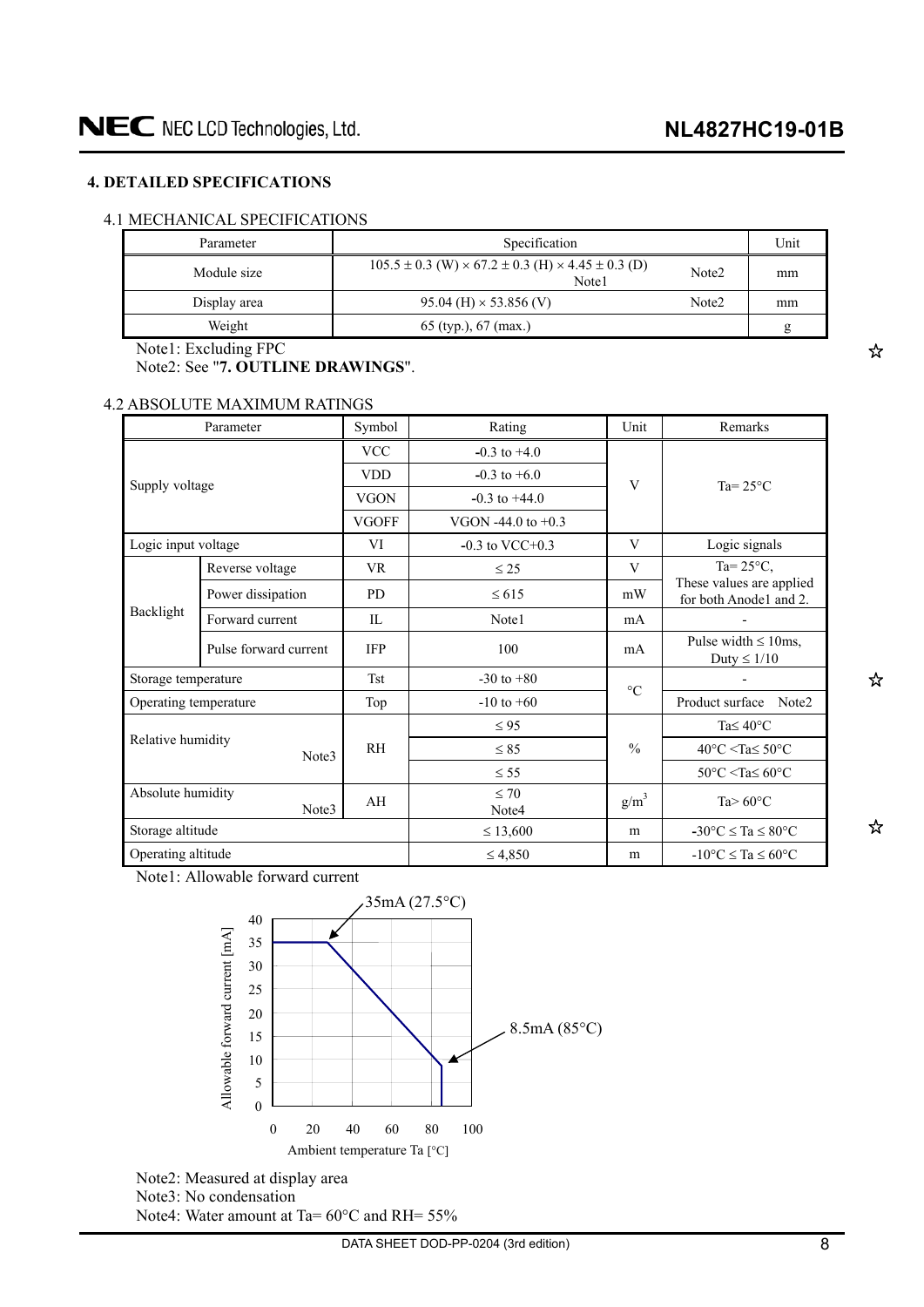### **NL4827HC19-01B**

### <span id="page-8-0"></span>4.3 ELECTRICAL CHARACTERISTICS

### (1) Logic/ LCD driving

|                               |              |                          |                          |                          |        | $(Ta=25^{\circ}C)$                                                |
|-------------------------------|--------------|--------------------------|--------------------------|--------------------------|--------|-------------------------------------------------------------------|
| Parameter                     | Symbol       | min.                     | typ.                     | max.                     | Unit   | Remarks                                                           |
| Logic supply voltage          | <b>VCC</b>   | 2.6                      | 3.0                      | 3.6                      | V      |                                                                   |
| H driver supply voltage       | <b>VDD</b>   | 4.5                      | 5.0                      | 5.25                     | V      |                                                                   |
| V driver $(+)$ supply voltage | <b>VGON</b>  | 14.0                     | 15.0                     | 16.0                     | V      |                                                                   |
| V driver(-) supply voltage    | <b>VGOFF</b> | $-16.0$                  | $-15.0$                  | $-14.0$                  | V      | $\overline{\phantom{a}}$                                          |
| Logic input high voltage      | <b>VIH</b>   | $0.8$ VCC                | $\overline{\phantom{0}}$ | <b>VCC</b>               | V      | Logic signal                                                      |
| Logic input low voltage       | <b>VIL</b>   | $\mathbf{0}$             | $\overline{a}$           | $0.2$ VCC                | V      |                                                                   |
| COM voltage input level       | <b>COM</b>   | $VDD-0.3$                | <b>VDD</b>               | $\overline{\phantom{a}}$ | $Vp-p$ |                                                                   |
| COM center voltage            | COM/C        | $\blacksquare$           | 1.8                      | $\overline{\phantom{a}}$ | V      | at $VDD=5.0V$<br>Note1                                            |
| VCC supply current            | ICC          | $\overline{\phantom{a}}$ | 0.8                      | 2.0                      | mA     | at VCC= $3.0V$ .<br>Note <sub>2</sub><br>Excluding the controller |
| VDD supply current            | <b>IDD</b>   | $\overline{\phantom{a}}$ | 7.0                      | 11.0                     | mA     | at VDD= $5.0V$<br>Note <sub>2</sub>                               |
| VGON supply current           | <b>IGON</b>  | $\overline{\phantom{a}}$ | 0.04                     | 0.1                      | mA     | at VGON= 15.0V Note2                                              |
| VGOFF supply current          | <b>IGOFF</b> | $-0.2$                   | $-0.15$                  |                          | mA     | at VGOFF $= -15.0V$<br>Note2                                      |

Note1: The optimum value for COM/C is in the range of 1.2 V to 2.2 V.

Recommended adjustment display for COM/C



Half tone display (32/63 gray scale) Full black display (0/63 gray scale) Half tone display (32/63 gray scale) Full black display (0/63 gray scale) Half tone display (32/63 gray scale)

Note2: PPHCK= 8.69MHz, PPSTB= 16.56kHz, PPVCK= 16.56kHz, PPVSP= 60Hz, Checkered flag pattern (by EIAJ ED-2522)

### (2) Backlight

|                        |            |                          |      |                      |      | 1a=<br>$\sim$ $\sim$ $\sim$ $\sim$<br>ں کے |
|------------------------|------------|--------------------------|------|----------------------|------|--------------------------------------------|
| Parameter              | Symbol     | min.                     | typ. | max.                 | Unit | Remarks                                    |
| <b>Forward Current</b> | 11. L<br>∼ | $\overline{\phantom{0}}$ | 20   | 25                   | mA   | -                                          |
| Forward Voltage        | VL1, 2     | -                        | .6.0 | $\mathbf{\tau}$<br>ت |      | at $IL = 20mA$                             |

 $(T<sub>2</sub> - 25<sub>0</sub>)$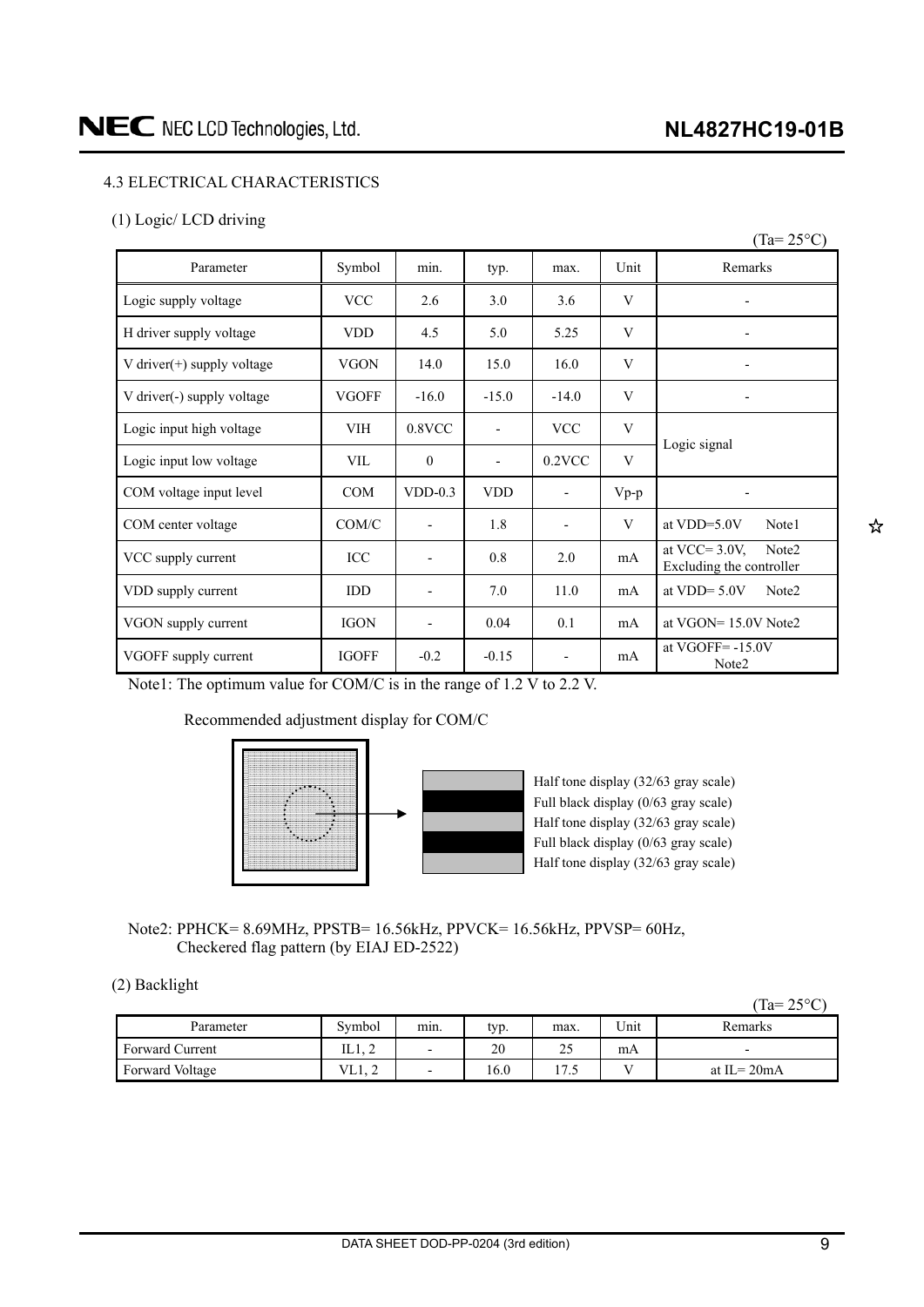### **NL4827HC19-01B**

 $(T_{\text{max}} \cap \mathcal{F} \circ C)$ 

### <span id="page-9-0"></span>(3) Touch panel

| Parameter                          | Symbol | min.      | typ. | max.         | Unit          | Remarks                                                                                     |
|------------------------------------|--------|-----------|------|--------------|---------------|---------------------------------------------------------------------------------------------|
| Touch panel input voltage          | Vtp    |           |      | 5.5          | V             |                                                                                             |
| Resistor between terminals(XL-XR)  | Rx     | 370       |      | 990          | Ω             |                                                                                             |
| Resistor between terminals (YU-YD) | Ry     | 160       |      | 520          | Ω             |                                                                                             |
| Line linearity $(X$ direction)     | Xlin   |           |      | 1.5          | $\frac{0}{0}$ | Note1                                                                                       |
| Line linearity (Y direction)       | Ylin   |           |      | 1.5          | $\frac{0}{0}$ | Note1                                                                                       |
| Insulation resistance              | Rins   | 20        |      |              | $M\Omega$     | at DC 25V                                                                                   |
| Static capacitance                 | Ctp    |           |      | 100          | nF            |                                                                                             |
| Chattering                         | Chat   |           |      | 10           | ms            | Note1                                                                                       |
| Operation starting force           | Ost    |           |      | 1.177<br>120 | N<br>gf       | Note1, Note2                                                                                |
| Surface hardness                   | Hs     | 3         |      |              | H             | Pencil hardness<br>[by JIS K5400]                                                           |
|                                    | Lhp    | 1,000,000 |      |              | times         | Polyacetal stylus pen: R0.8mm<br>Load: 2.45N(250gf)                                         |
| Point hitting life                 | Lhr    | 1,000,000 |      |              | times         | Silicon rubber:<br>R8mm, Hardness 60°<br>Load: 2.94N(300gf)                                 |
| Line writing life                  | Lwl    | 50,000    |      |              | times         | Polyacetal stylus pen: R0.8mm<br>Load: 2.45N(250gf), 35mm<br>0.5mm inside of Response area. |

Note1: Input methods are a Finger or R0.8mm Polyacetal Stylus Pen. Input area is Display area. Note2: Test condition

Resistance between X and Y axis must be  $2k\Omega$  or less, and the test voltage is 5V DC.

### 4.4 POWER SUPPLY VOLTAGE SEQUENCE



- Note1: Supply voltage sequence must be followed above sequence diagram. To shut down, follow above sequence inversely.
- Note2: The "OEN" signal of the controller must be "H" after VGON.
- Note3: All signals should not be interrupted during the operation. Even if the signals recover, the LCD module may not be operated correctly. In this case, reset the sequence again.

☆

☆

☆ ☆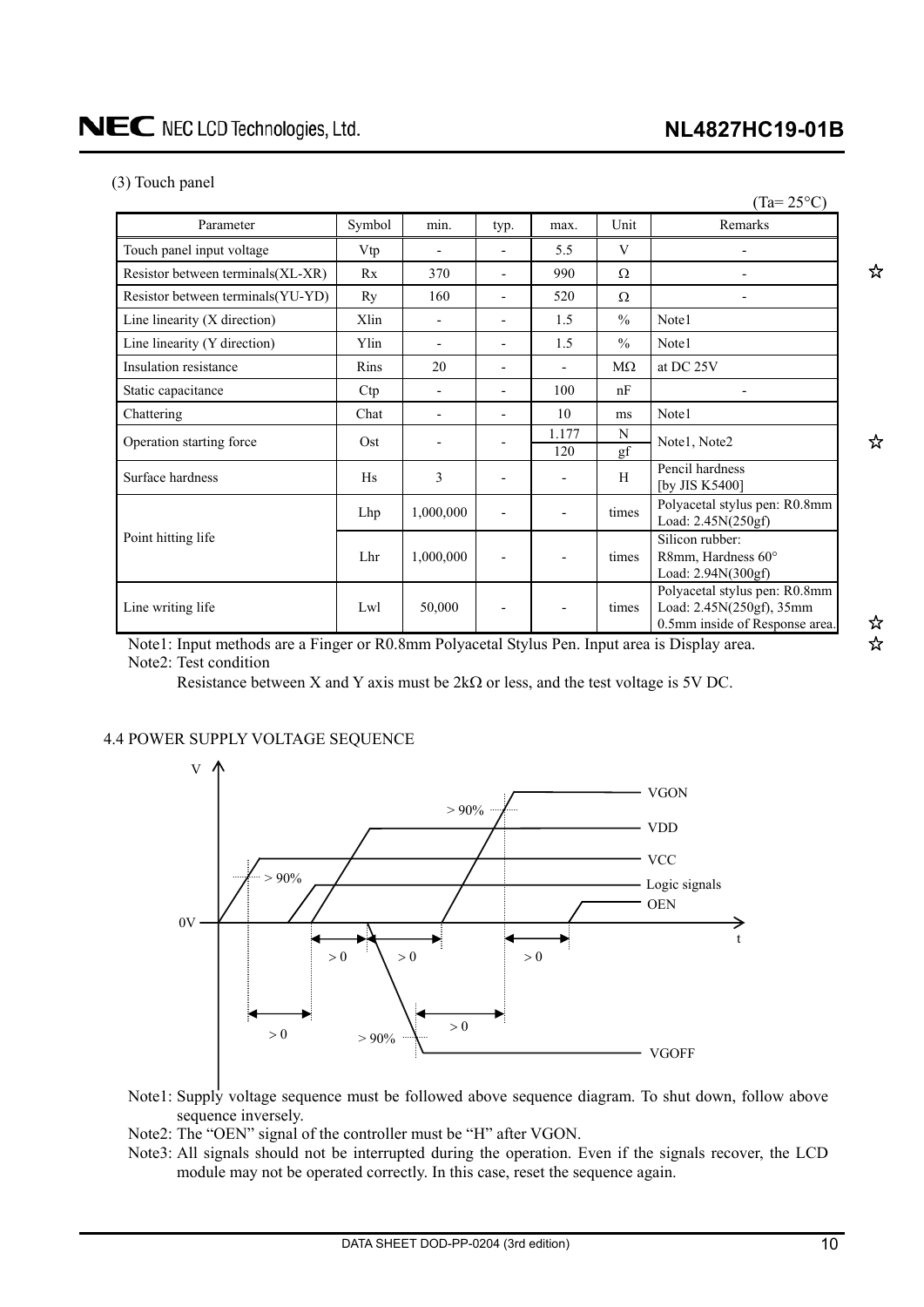### <span id="page-10-0"></span>4.5 INTERFACE PIN CONNECTIONS

#### CN1 (FPC)

Adaptable socket: FH23-51S-0.3SH (05) (Lower contact type) (Hirose Electric Co., Ltd. (HRS))

| Pin No.      | Symbol               | Function                               | Pin No. | Symbol          | Function                                |  |  |
|--------------|----------------------|----------------------------------------|---------|-----------------|-----------------------------------------|--|--|
| $\mathbf{1}$ | $\operatorname{GND}$ | Ground<br>Note1                        | 26      | D11             | Green data                              |  |  |
| $\mathbf{2}$ | <b>VCC</b>           | Logic supply voltage                   | 27      | D10             | Green data (LSB)                        |  |  |
| 3            | <b>VCC</b>           | Logic supply voltage                   | 28      | <b>GND</b>      | Ground<br>Note1                         |  |  |
| 4            | <b>VCK</b>           | V driver shift clock                   | 29      | D <sub>05</sub> | Red data (MSB)                          |  |  |
| 5            | <b>VGON</b>          | V driver ON voltage                    | 30      | D <sub>04</sub> | Red data                                |  |  |
| 6            | <b>VOE</b>           | V driver output enable<br>("L" output) | 31      | D <sub>03</sub> | Red data                                |  |  |
| $\tau$       | <b>VGOFF</b>         | V driver OFF voltage                   | 32      | D <sub>02</sub> | Red data                                |  |  |
| 8            | <b>VSP</b>           | V driver start pulse                   | 33      | D <sub>01</sub> | Red data                                |  |  |
| 9            | <b>VDD</b>           | H driver supply voltage                | 34      | D00             | Red data(LSB)                           |  |  |
| 10           | <b>HCK</b>           | H driver shift clock                   | 35      | <b>GND</b>      | Ground<br>Note1                         |  |  |
| 11           | <b>STB</b>           | H driver latch signal                  | 36      | POL             | Polarity reversal signal                |  |  |
| 12           | HSP1                 | H1 driver start pulse                  | 37      | <b>INV</b>      | Data inversion signal                   |  |  |
| 13           | HSP2                 | H2 driver start pulse                  | 38      | <b>GND</b>      | Ground<br>Note1                         |  |  |
| 14           | <b>GND</b>           | Ground<br>Note1                        | 39      | <b>VCOM</b>     | Driver output signal                    |  |  |
| 15           | D25                  | Blue data (MSB)                        | 40      | <b>GND</b>      | Ground<br>Note1                         |  |  |
| 16           | D24                  | Blue data                              | 41      | <b>COM</b>      | Signal for common electrode             |  |  |
| 17           | D23                  | Blue data                              | 42      | <b>GND</b>      | Ground<br>Note1                         |  |  |
| 18           | D22                  | Blue data                              | 43      | XL              | T/P Horizontal terminal<br>(Left side)  |  |  |
| 19           | D21                  | Blue data                              | 44      | YD              | T/P Vertical terminal<br>(Down side)    |  |  |
| $20\,$       | D20                  | Blue data (LSB)                        | 45      | $\rm XR$        | T/P Horizontal terminal<br>(Right side) |  |  |
| 21           | <b>GND</b>           | Ground<br>Note1                        | 46      | YU              | T/P Vertical terminal<br>(Up side)      |  |  |
| 22           | D15                  | Green data(MSB)                        | 47      | <b>GND</b>      | Note1<br>Ground                         |  |  |
| 23           | D14                  | Green data                             | 48      | CATHODE1        | LED1 voltage (Cathode)                  |  |  |
| 24           | D <sub>13</sub>      | Green data                             | 49      | ANODE1          | LED1 voltage (Anode)                    |  |  |
| 25           | D12                  | Green data                             | 50      | CATHODE2        | LED2 voltage (Cathode)                  |  |  |
|              |                      |                                        | 51      | ANODE2          | LED2 voltage (Anode)                    |  |  |

Note1: All GND terminals should be used without any non-connected lines.

Note2: Do not fold the FPC. When the FPC is folded, pattern disconnection may be caused. In case of bending FPC, the minimum curvature (R) must be more than 1.0 mm.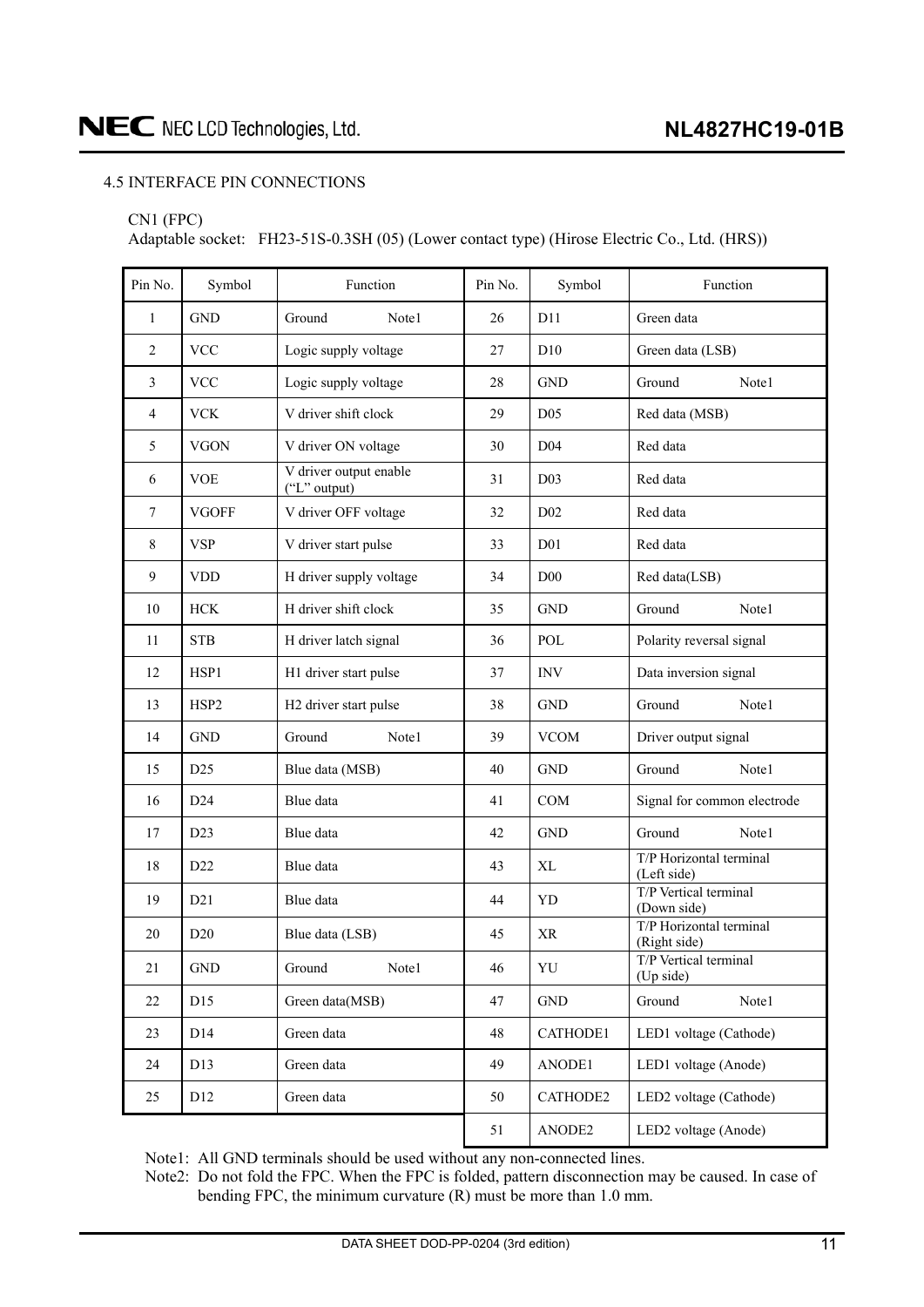### Description of terminals

| Terminal                 | Description                                                                                                                                                                                                                                                                                                                                                                                                                                                   |
|--------------------------|---------------------------------------------------------------------------------------------------------------------------------------------------------------------------------------------------------------------------------------------------------------------------------------------------------------------------------------------------------------------------------------------------------------------------------------------------------------|
| <b>COM</b>               | This is the Common voltage. The voltage needs to be adjusted.<br>See "3 BLOCK DIAGRAM - Reference design of COM circuit".                                                                                                                                                                                                                                                                                                                                     |
| <b>VCOM</b>              | This pin inverts the input signal from the POL pin and outputs it following conversion to the VDD<br>potential at the rising edge of STB.                                                                                                                                                                                                                                                                                                                     |
| <b>INV</b>               | This pin inverts the input data signal. Input data in synchronization with the shift clock.<br>INV= L: Normal, INV= H: Data inversion                                                                                                                                                                                                                                                                                                                         |
| POL                      | This pin inverts the output polarity. The polarity inversion signal data is captured at the rising edge of<br>STB.<br>The gamma-resistor is switched in accordance with the positive/negative polarity.<br>POL= H: Positive polarity<br>POL= L: Negative polarity                                                                                                                                                                                             |
| <b>STB</b>               | A timing signal that latches the contents of the data register. When a H level is read at the rising edge of<br>HCK, the contents of the data register are latched and transferred to the D/A converter, and analog<br>voltage corresponding to the display data is output. Also, because the internal operation via HCK<br>continues even after the STB latch, do not stop HCK. The contents of the shift register are cleared at the<br>rising edge of STB. |
| <b>HCK</b>               | This pin is the shift clock input of the column shift register. Display data is captured into the data<br>register at the rising edge.                                                                                                                                                                                                                                                                                                                        |
| HSP1, 2                  | Fetching of display data starts when H is read at the rising edge of HCK.                                                                                                                                                                                                                                                                                                                                                                                     |
| <b>VCK</b>               | This pin is the shift clock input of the gate shift register. The start pulse is captured at the rising edge of<br>clock and output the pulse at the falling edge.                                                                                                                                                                                                                                                                                            |
| <b>VOE</b>               | This pin controls the output of the gate drivers. Output can be controlled regardless of VSP and VCK.                                                                                                                                                                                                                                                                                                                                                         |
| <b>VSP</b>               | This pin synchronizes with the frame and the gate driver.                                                                                                                                                                                                                                                                                                                                                                                                     |
| YU, XR, YD, XL           | Refer to the below "Circuits of touch panel".                                                                                                                                                                                                                                                                                                                                                                                                                 |
| ANODE1, 2<br>CATHODE1, 2 | Refer to the below "Circuits of back light".                                                                                                                                                                                                                                                                                                                                                                                                                  |





Circuits of backlight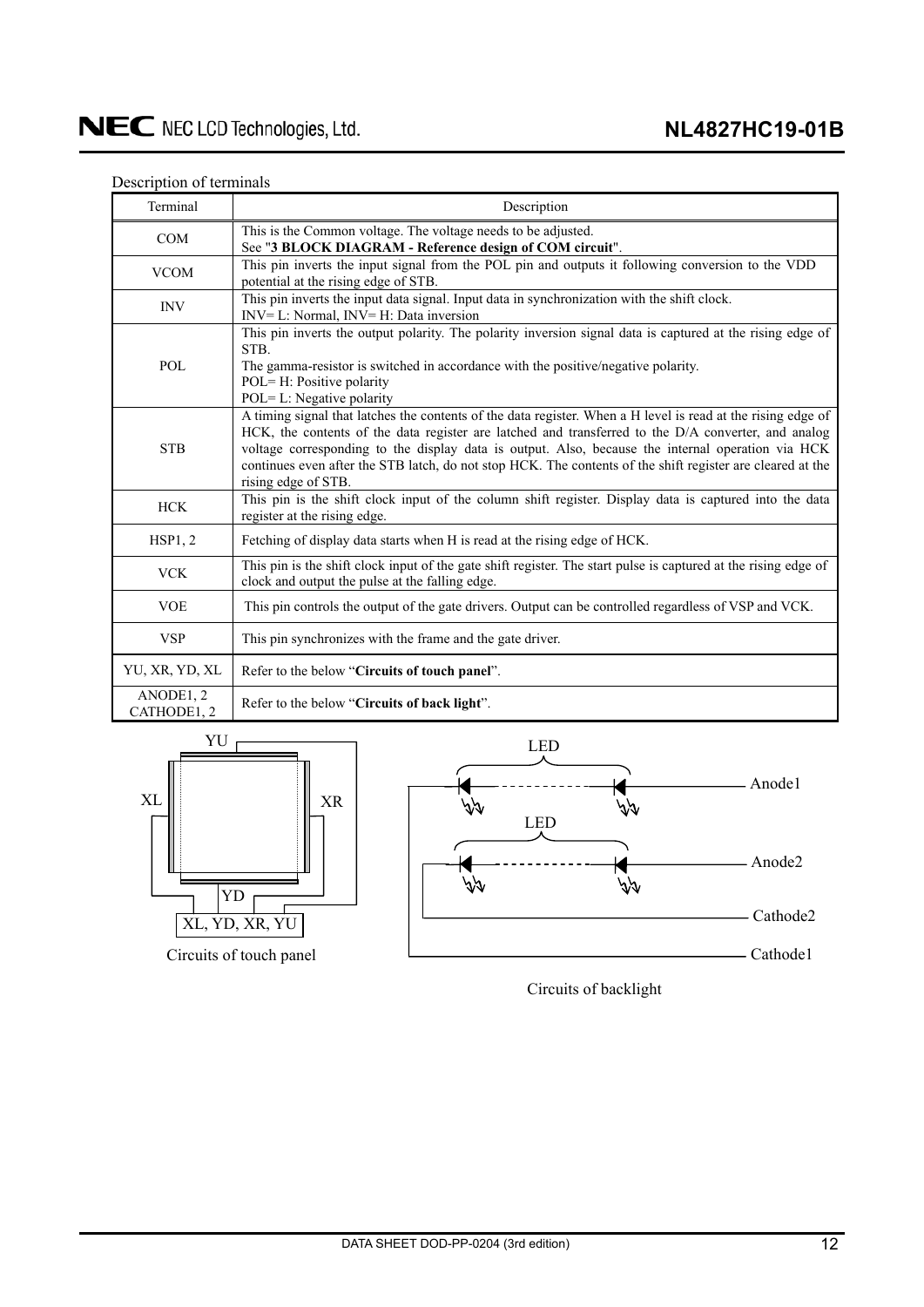### <span id="page-12-0"></span>4.6 DISPLAY COLORS AND INPUT DATA SIGNALS

This product can display in equivalent to 262,144 colors in 64 gray scales. Also the relation between display colors and input data signals is as the following table.

| Display colors   |              |                  |                  |                  |                  |                  |                  | Data signal (0: Low level, 1: High level) |                  |                  |                  |                  |                  |                  |                  |                  |                  |                  |                  |
|------------------|--------------|------------------|------------------|------------------|------------------|------------------|------------------|-------------------------------------------|------------------|------------------|------------------|------------------|------------------|------------------|------------------|------------------|------------------|------------------|------------------|
|                  |              | $\overline{R5}$  | R <sub>4</sub>   | $R\overline{3}$  | $\overline{R2}$  | R <sub>1</sub>   | $\overline{R0}$  | $\overline{G5}$                           | $G\overline{4}$  | $\overline{G}$   | $\overline{G2}$  | $\overline{G1}$  | G <sub>0</sub>   | B <sub>5</sub>   | B <sub>4</sub>   | B <sub>3</sub>   | B <sub>2</sub>   | B <sub>1</sub>   | B <sub>0</sub>   |
|                  | <b>Black</b> | $\boldsymbol{0}$ | $\boldsymbol{0}$ | $\boldsymbol{0}$ | $\boldsymbol{0}$ | $\boldsymbol{0}$ | $\boldsymbol{0}$ | $\mathbf{0}$                              | $\boldsymbol{0}$ | $\boldsymbol{0}$ | $\boldsymbol{0}$ | $\boldsymbol{0}$ | $\boldsymbol{0}$ | $\boldsymbol{0}$ | $\boldsymbol{0}$ | $\boldsymbol{0}$ | $\boldsymbol{0}$ | $\boldsymbol{0}$ | $\boldsymbol{0}$ |
|                  | Blue         | $\boldsymbol{0}$ | $\boldsymbol{0}$ | $\boldsymbol{0}$ | $\boldsymbol{0}$ | $\boldsymbol{0}$ | $\mathbf{0}$     | $\boldsymbol{0}$                          | $\boldsymbol{0}$ | $\mathbf{0}$     | $\boldsymbol{0}$ | $\boldsymbol{0}$ | $\boldsymbol{0}$ | 1                | $\mathbf{1}$     | 1                | 1                | $\mathbf{1}$     | 1                |
|                  | Red          | 1                | $\mathbf{1}$     | 1                | $\mathbf{1}$     | $\mathbf{1}$     | 1                | $\theta$                                  | $\overline{0}$   | $\mathbf{0}$     | $\overline{0}$   | $\mathbf{0}$     | $\mathbf{0}$     | $\boldsymbol{0}$ | $\overline{0}$   | $\overline{0}$   | $\mathbf{0}$     | $\boldsymbol{0}$ | $\boldsymbol{0}$ |
| Basic colors     | Magenta      | 1                | $\mathbf{1}$     | 1                | $\mathbf{1}$     | $\mathbf{1}$     | 1                | $\boldsymbol{0}$                          | $\overline{0}$   | $\boldsymbol{0}$ | $\boldsymbol{0}$ | $\mathbf{0}$     | $\boldsymbol{0}$ | 1                | $\mathbf{1}$     | 1                | 1                | $\mathbf{1}$     | 1                |
|                  | Green        | $\boldsymbol{0}$ | $\boldsymbol{0}$ | $\mathbf{0}$     | $\boldsymbol{0}$ | $\boldsymbol{0}$ | $\mathbf{0}$     | 1                                         | 1                | $\mathbf{1}$     | $\mathbf{1}$     | 1                | $\mathbf{1}$     | $\boldsymbol{0}$ | $\boldsymbol{0}$ | $\boldsymbol{0}$ | $\boldsymbol{0}$ | $\boldsymbol{0}$ | $\boldsymbol{0}$ |
|                  | Cyan         | $\boldsymbol{0}$ | $\boldsymbol{0}$ | $\boldsymbol{0}$ | $\boldsymbol{0}$ | $\boldsymbol{0}$ | $\boldsymbol{0}$ | 1                                         | $\mathbf{1}$     | $\mathbf{1}$     | $\mathbf{1}$     | $\mathbf{1}$     | $\mathbf{1}$     | 1                | $\mathbf{1}$     | $\mathbf{1}$     | 1                | $\mathbf{1}$     | 1                |
|                  | Yellow       | 1                | 1                | 1                | 1                | 1                | 1                | 1                                         | 1                | $\mathbf{1}$     | $\mathbf{1}$     | 1                | $\mathbf{1}$     | $\boldsymbol{0}$ | $\boldsymbol{0}$ | $\boldsymbol{0}$ | $\boldsymbol{0}$ | $\boldsymbol{0}$ | $\boldsymbol{0}$ |
|                  | White        | 1                | $\mathbf{1}$     | 1                | 1                | $\mathbf{1}$     | 1                | 1                                         | $\mathbf{1}$     | $\mathbf{1}$     | 1                | $\mathbf{1}$     | $\mathbf{1}$     | 1                | $\mathbf{1}$     | 1                | 1                | $\mathbf{1}$     | $\mathbf{1}$     |
|                  | <b>Black</b> | $\boldsymbol{0}$ | $\boldsymbol{0}$ | $\boldsymbol{0}$ | $\boldsymbol{0}$ | $\boldsymbol{0}$ | $\boldsymbol{0}$ | $\boldsymbol{0}$                          | $\overline{0}$   | $\boldsymbol{0}$ | $\boldsymbol{0}$ | $\mathbf{0}$     | $\boldsymbol{0}$ | $\theta$         | $\mathbf{0}$     | $\boldsymbol{0}$ | $\boldsymbol{0}$ | $\overline{0}$   | $\boldsymbol{0}$ |
|                  |              | $\boldsymbol{0}$ | $\boldsymbol{0}$ | $\mathbf{0}$     | $\boldsymbol{0}$ | $\boldsymbol{0}$ | $\mathbf{1}$     | $\mathbf{0}$                              | $\overline{0}$   | $\boldsymbol{0}$ | $\boldsymbol{0}$ | $\mathbf{0}$     | $\boldsymbol{0}$ | $\boldsymbol{0}$ | $\boldsymbol{0}$ | $\boldsymbol{0}$ | $\boldsymbol{0}$ | $\boldsymbol{0}$ | $\boldsymbol{0}$ |
| Red gray scale   | dark         | $\boldsymbol{0}$ | $\boldsymbol{0}$ | $\boldsymbol{0}$ | $\boldsymbol{0}$ | $\,1$            | $\overline{0}$   | $\boldsymbol{0}$                          | $\boldsymbol{0}$ | $\boldsymbol{0}$ | $\overline{0}$   | $\boldsymbol{0}$ | $\overline{0}$   | $\mathbf{0}$     | $\overline{0}$   | $\overline{0}$   | $\mathbf{0}$     | $\overline{0}$   | $\boldsymbol{0}$ |
|                  | ↑            |                  |                  |                  |                  |                  |                  |                                           |                  |                  |                  |                  |                  |                  |                  |                  |                  |                  |                  |
|                  | ↓            |                  |                  |                  |                  |                  |                  |                                           |                  |                  |                  |                  |                  |                  |                  |                  |                  |                  |                  |
|                  | bright       | 1                | 1                | 1                | 1                | $\boldsymbol{0}$ | 1                | $\boldsymbol{0}$                          | 0                | $\boldsymbol{0}$ | $\boldsymbol{0}$ | $\boldsymbol{0}$ | $\boldsymbol{0}$ | $\boldsymbol{0}$ | $\boldsymbol{0}$ | $\boldsymbol{0}$ | $\boldsymbol{0}$ | $\boldsymbol{0}$ | $\boldsymbol{0}$ |
|                  |              | 1                | $\mathbf{1}$     | 1                | $\mathbf{1}$     | $\mathbf{1}$     | $\mathbf{0}$     | $\mathbf{0}$                              | $\overline{0}$   | $\overline{0}$   | $\mathbf{0}$     | $\mathbf{0}$     | $\theta$         | $\theta$         | $\mathbf{0}$     | $\overline{0}$   | $\mathbf{0}$     | $\mathbf{0}$     | $\boldsymbol{0}$ |
|                  | Red          | 1                | $\mathbf{1}$     | 1                | $\mathbf{1}$     | $\mathbf{1}$     | 1                | 0                                         | $\boldsymbol{0}$ | $\mathbf{0}$     | $\boldsymbol{0}$ | $\boldsymbol{0}$ | $\boldsymbol{0}$ | $\mathbf{0}$     | $\boldsymbol{0}$ | $\boldsymbol{0}$ | $\boldsymbol{0}$ | $\boldsymbol{0}$ | $\boldsymbol{0}$ |
|                  | <b>Black</b> | $\boldsymbol{0}$ | $\boldsymbol{0}$ | $\overline{0}$   | $\boldsymbol{0}$ | $\overline{0}$   | $\overline{0}$   | $\boldsymbol{0}$                          | $\overline{0}$   | $\boldsymbol{0}$ | $\boldsymbol{0}$ | $\theta$         | $\boldsymbol{0}$ | $\mathbf{0}$     | $\mathbf{0}$     | $\boldsymbol{0}$ | $\boldsymbol{0}$ | $\overline{0}$   | $\boldsymbol{0}$ |
|                  |              | $\boldsymbol{0}$ | $\boldsymbol{0}$ | $\mathbf{0}$     | $\boldsymbol{0}$ | $\boldsymbol{0}$ | $\mathbf{0}$     | $\mathbf{0}$                              | $\overline{0}$   | $\boldsymbol{0}$ | $\boldsymbol{0}$ | $\boldsymbol{0}$ | $\mathbf{1}$     | $\boldsymbol{0}$ | $\boldsymbol{0}$ | $\boldsymbol{0}$ | 0                | $\boldsymbol{0}$ | $\boldsymbol{0}$ |
|                  | dark         | $\boldsymbol{0}$ | $\boldsymbol{0}$ | $\overline{0}$   | $\boldsymbol{0}$ | $\overline{0}$   | $\theta$         | $\boldsymbol{0}$                          | $\overline{0}$   | $\boldsymbol{0}$ | $\boldsymbol{0}$ | $\mathbf{1}$     | $\overline{0}$   | $\mathbf{0}$     | $\overline{0}$   | $\overline{0}$   | $\overline{0}$   | $\overline{0}$   | $\boldsymbol{0}$ |
|                  | ↑            |                  |                  |                  |                  |                  |                  |                                           |                  |                  |                  |                  |                  |                  |                  |                  |                  |                  |                  |
|                  |              |                  |                  |                  |                  |                  |                  |                                           |                  |                  |                  |                  |                  |                  |                  |                  |                  |                  |                  |
| Green gray scale | bright       | $\boldsymbol{0}$ | $\boldsymbol{0}$ | $\boldsymbol{0}$ | $\boldsymbol{0}$ | $\boldsymbol{0}$ | $\boldsymbol{0}$ | 1                                         | 1                | 1                | 1                | $\boldsymbol{0}$ | $\mathbf{1}$     | $\boldsymbol{0}$ | $\boldsymbol{0}$ | $\boldsymbol{0}$ | $\boldsymbol{0}$ | $\boldsymbol{0}$ | $\boldsymbol{0}$ |
|                  |              | $\boldsymbol{0}$ | $\mathbf{0}$     | $\mathbf{0}$     | $\mathbf{0}$     | $\boldsymbol{0}$ | $\theta$         | 1                                         | 1                | 1                | $\mathbf{1}$     | $\mathbf{1}$     | $\mathbf{0}$     | $\boldsymbol{0}$ | $\mathbf{0}$     | $\overline{0}$   | $\mathbf{0}$     | $\mathbf{0}$     | $\boldsymbol{0}$ |
|                  | Green        | $\boldsymbol{0}$ | $\boldsymbol{0}$ | $\mathbf{0}$     | $\boldsymbol{0}$ | $\boldsymbol{0}$ | $\boldsymbol{0}$ | 1                                         | $\mathbf{1}$     | $\mathbf{1}$     | $\mathbf{1}$     | $\mathbf{1}$     | $\mathbf{1}$     | $\mathbf{0}$     | $\boldsymbol{0}$ | $\boldsymbol{0}$ | $\boldsymbol{0}$ | $\boldsymbol{0}$ | $\boldsymbol{0}$ |
|                  | <b>Black</b> | $\boldsymbol{0}$ | $\boldsymbol{0}$ | $\boldsymbol{0}$ | $\boldsymbol{0}$ | $\boldsymbol{0}$ | $\boldsymbol{0}$ | $\mathbf{0}$                              | $\overline{0}$   | $\boldsymbol{0}$ | $\boldsymbol{0}$ | $\boldsymbol{0}$ | $\boldsymbol{0}$ | $\mathbf{0}$     | $\boldsymbol{0}$ | $\boldsymbol{0}$ | $\boldsymbol{0}$ | $\boldsymbol{0}$ | $\boldsymbol{0}$ |
|                  |              | $\mathbf{0}$     | $\boldsymbol{0}$ | $\overline{0}$   | $\boldsymbol{0}$ | $\boldsymbol{0}$ | $\mathbf{0}$     | $\mathbf{0}$                              | $\overline{0}$   | $\mathbf{0}$     | $\boldsymbol{0}$ | $\mathbf{0}$     | $\boldsymbol{0}$ | $\boldsymbol{0}$ | $\boldsymbol{0}$ | $\mathbf{0}$     | $\mathbf{0}$     | $\boldsymbol{0}$ | 1                |
|                  | dark         | $\boldsymbol{0}$ | $\boldsymbol{0}$ | $\overline{0}$   | $\boldsymbol{0}$ | $\overline{0}$   | $\overline{0}$   | $\mathbf{0}$                              | $\overline{0}$   | $\boldsymbol{0}$ | $\boldsymbol{0}$ | $\mathbf{0}$     | $\overline{0}$   | $\theta$         | $\overline{0}$   | $\overline{0}$   | $\overline{0}$   | $\,1$            | $\boldsymbol{0}$ |
| Blue gray scale  | ↑            |                  |                  |                  |                  |                  |                  |                                           |                  |                  |                  |                  |                  |                  |                  |                  |                  |                  |                  |
|                  | ↓            |                  |                  |                  |                  |                  |                  |                                           |                  |                  |                  |                  |                  |                  |                  |                  |                  |                  |                  |
|                  | bright       | $\boldsymbol{0}$ | $\boldsymbol{0}$ | $\boldsymbol{0}$ | $\boldsymbol{0}$ | $\boldsymbol{0}$ | $\mathbf{0}$     | $\boldsymbol{0}$                          | $\boldsymbol{0}$ | $\boldsymbol{0}$ | $\boldsymbol{0}$ | $\boldsymbol{0}$ | $\boldsymbol{0}$ | 1                | 1                | 1                | 1                | $\boldsymbol{0}$ | 1                |
|                  |              | $\boldsymbol{0}$ | $\boldsymbol{0}$ | $\mathbf{0}$     | $\boldsymbol{0}$ | $\boldsymbol{0}$ | $\mathbf{0}$     | $\mathbf{0}$                              | $\boldsymbol{0}$ | $\mathbf{0}$     | $\boldsymbol{0}$ | $\mathbf{0}$     | $\boldsymbol{0}$ | 1                | 1                | 1                | 1                | 1                | 0                |
|                  | Blue         | $\boldsymbol{0}$ | $\overline{0}$   | $\overline{0}$   | $\boldsymbol{0}$ | $\boldsymbol{0}$ | $\overline{0}$   | $\overline{0}$                            | $\overline{0}$   | $\boldsymbol{0}$ | $\boldsymbol{0}$ | $\mathbf{0}$     | $\boldsymbol{0}$ | 1                | $\mathbf{1}$     | 1                | 1                | $\mathbf{1}$     | 1                |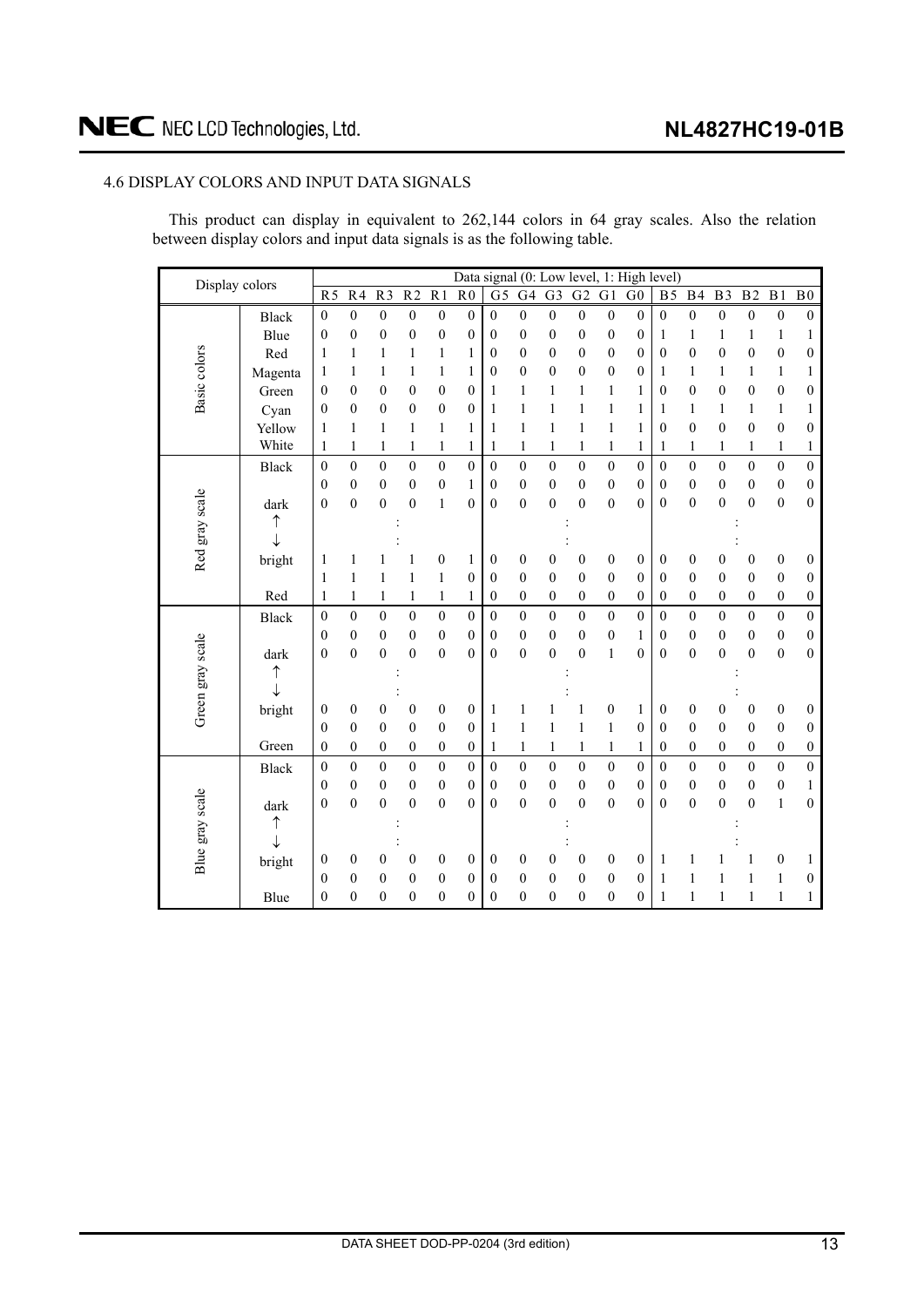### <span id="page-13-0"></span>4.7 DISPLAY POSITIONS

The following table is the coordinates per pixel (See figure of "**4.8 SCANNING DIRECTIONS**".).

|    | C(0, 0)                 | C(1, 0)                |                         |                               |                         |                             |                             |
|----|-------------------------|------------------------|-------------------------|-------------------------------|-------------------------|-----------------------------|-----------------------------|
| R  | G                       | B<br>G<br>$\mathbb{R}$ | B                       |                               |                         |                             |                             |
|    |                         |                        |                         |                               |                         |                             |                             |
| C( | $\left( 0\right)$<br>0, | $C(-1,$<br>(0)         | $\bullet\bullet$        | C(<br>Х,<br>$\left( 0\right)$ |                         | C(478,<br>$\left( 0\right)$ | C(479,<br>$\left( 0\right)$ |
| C( | 1)<br>0,                | C(<br>1)<br>1,         | $\bullet\bullet\bullet$ | C(<br>Х,<br>1)                | $\cdots$                | C(478,<br>1)                | C(479,<br>1)                |
|    |                         |                        |                         |                               |                         |                             |                             |
|    |                         |                        |                         |                               |                         |                             |                             |
|    |                         |                        |                         |                               |                         |                             |                             |
| C( | 0,<br>Y)                | $C(-1,$<br>Y)          | $\bullet\bullet\bullet$ | C(<br>Х,<br>Y)                | $\bullet\bullet\bullet$ | C(478,<br>Y)                | C(479<br>Y)                 |
|    |                         |                        |                         |                               |                         |                             |                             |
|    |                         |                        |                         |                               |                         |                             |                             |
|    |                         |                        |                         |                               |                         |                             |                             |
| C( | 0, 270)                 | C(1, 270)              | $\bullet\bullet\bullet$ | X, 270)<br>C(                 |                         | C(478, 270)                 | C(479, 270)                 |
| C( | 0, 271)                 | C(<br>1, 271)          |                         | X, 271)<br>C(                 |                         | C(478, 271)                 | C(479, 271)                 |

### 4.8 SCANNING DIRECTIONS

The following figures are seen from a front view. Also the arrow shows the direction of scan.



Note1: Meaning of  $C(X, Y)$  and  $D(X, Y)$ 

C (X, Y): The coordinates of the display position (See "**4.7 DISPLAY POSITIONS**".)  $D(X, Y)$ : The data number of input signal for LCD panel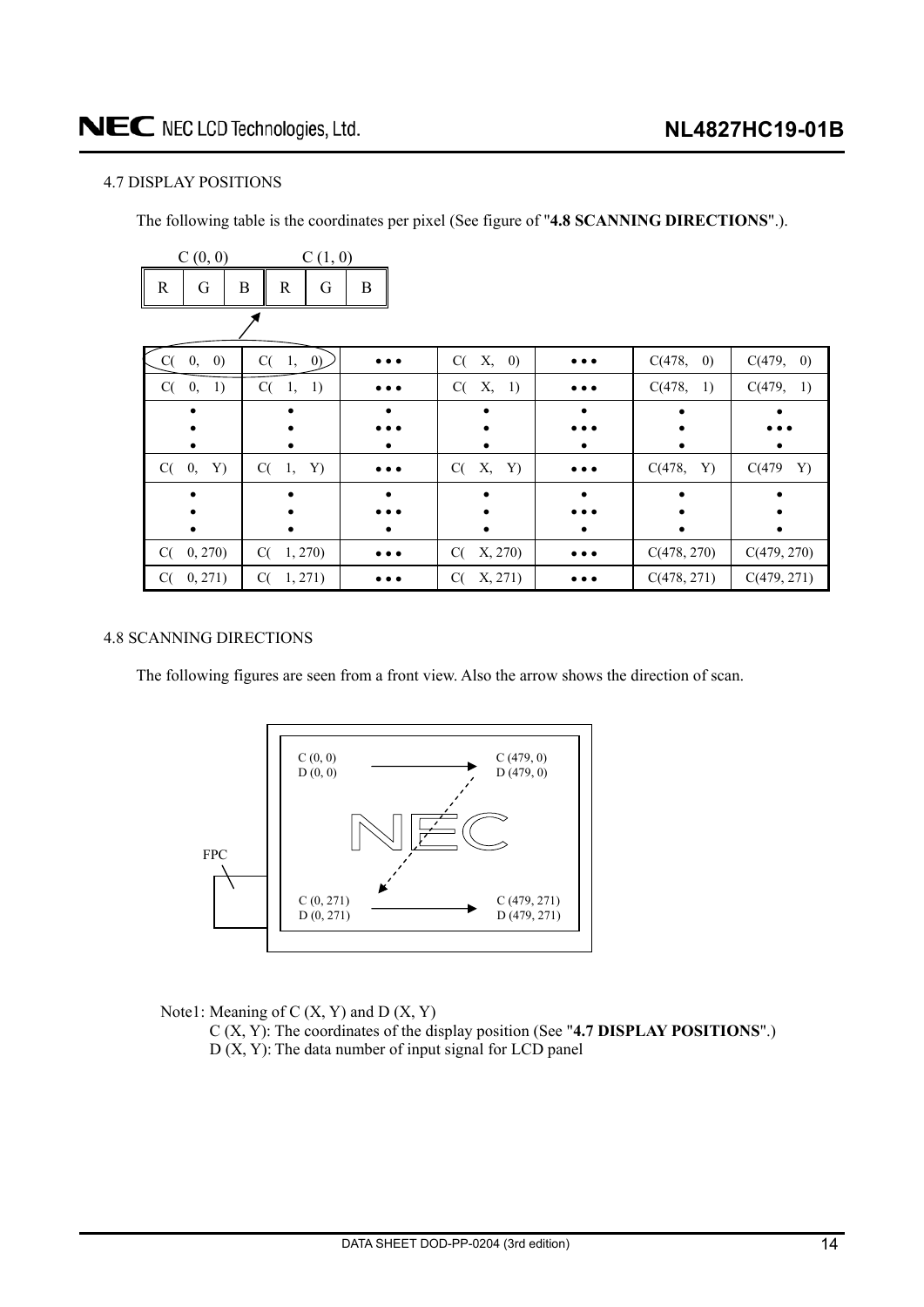### <span id="page-14-0"></span>4.9 INPUT SIGNAL TIMINGS

Input signal specifications for the LCD controller (Ta=  $25^{\circ}$ C, VCC= 3.0V, VDD= 5.0V)

(1) Timing characteristics

| Parameter             | Symbol           | min.           | typ.           | max.              | Unit       |
|-----------------------|------------------|----------------|----------------|-------------------|------------|
| <b>HCK</b> frequency  | <b>PPHCK</b>     | 7.3            | 8.69           | 9.4               | <b>MHz</b> |
| HCK High period       | PWHCK(H)         | 35             |                |                   | ns         |
| <b>HCK</b> Low period | PWHCK(L)         | 35             |                |                   | ns         |
| Last data timing      | tLDT             | $\overline{2}$ |                |                   | <b>CLK</b> |
| HCK-STB time          | tHCK-STB         | 35             |                |                   | ns         |
| STB frequency         | <b>PPSTB</b>     | 13.9           | 16.56          | 17.9              | kHz        |
| STB pulse width       | <b>PWSTB</b>     | 550            | $\overline{a}$ | $\overline{a}$    | ns         |
| STB-HSP1 time         | tSTB-HSP1        | $\overline{4}$ | $\overline{a}$ | $\overline{a}$    | <b>CLK</b> |
| HSP1-HSP2 time        | tHSP1-HSP2       |                | 239            |                   | <b>CLK</b> |
| HSP1 pulse width      | PWHSP1           | $\mathbf{1}$   |                | $\qquad \qquad -$ | <b>CLK</b> |
| HSP2 pulse width      | PWHSP2           | $\mathbf{1}$   |                | ÷                 | <b>CLK</b> |
| STB-POL time          | tSTB-POL         | 40             |                | ÷                 | ns         |
| VCK-STB time          | tVCK-STB         | $\mathbf{1}$   | 3              | $\overline{a}$    | $\mu$ s    |
| STB-VOE time          | tSTB-VOE         | $\overline{2}$ |                | -                 | <b>CLK</b> |
| VSP frequency         | <b>PPVSP</b>     | 50             | 60             | 65                | Hz         |
| VCK frequency         | <b>PPVCK</b>     | 13.9           | 16.56          | 17.9              | kHz        |
| STB setup time        | tSU1             | 35             | $\overline{a}$ | $\overline{a}$    | ns         |
| STB hold time         | tH1              | 35             |                | $\overline{a}$    | ns         |
| DATA setup time       | tSU <sub>2</sub> | 35             |                | -                 | ns         |
| DATA hold time        | tH2              | 35             |                |                   | ns         |
| HSP1, 2 setup time    | tSU3             | 35             |                |                   | ns         |
| HSP1, 2 hold time     | tH3              | 35             |                |                   | ns         |
| VSP setup time        | tSU4             | 150            |                |                   | ns         |
| VSP hold time         | tH4              | 300            |                |                   | ns         |

Note1: All parameters should be kept within the specified range.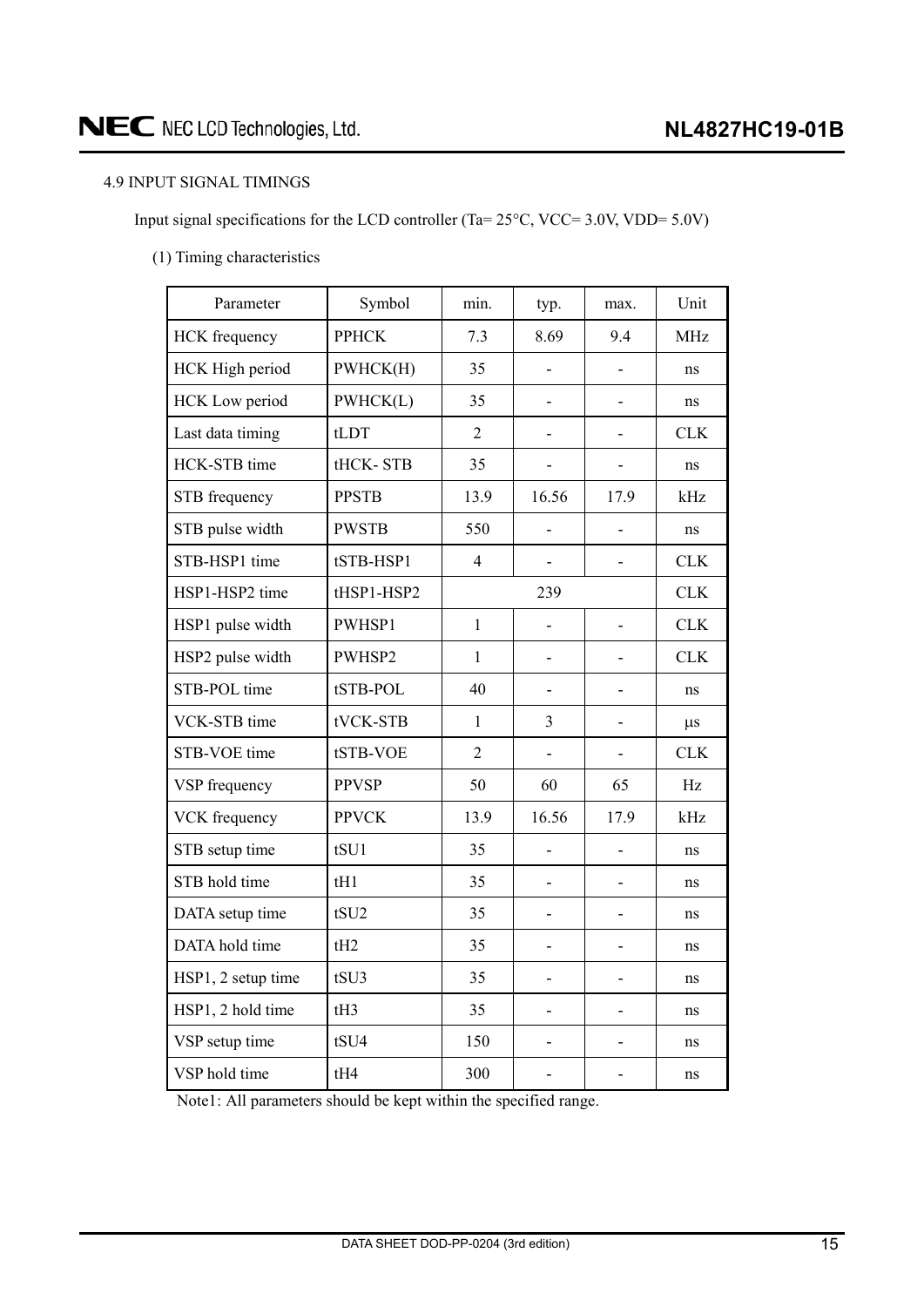

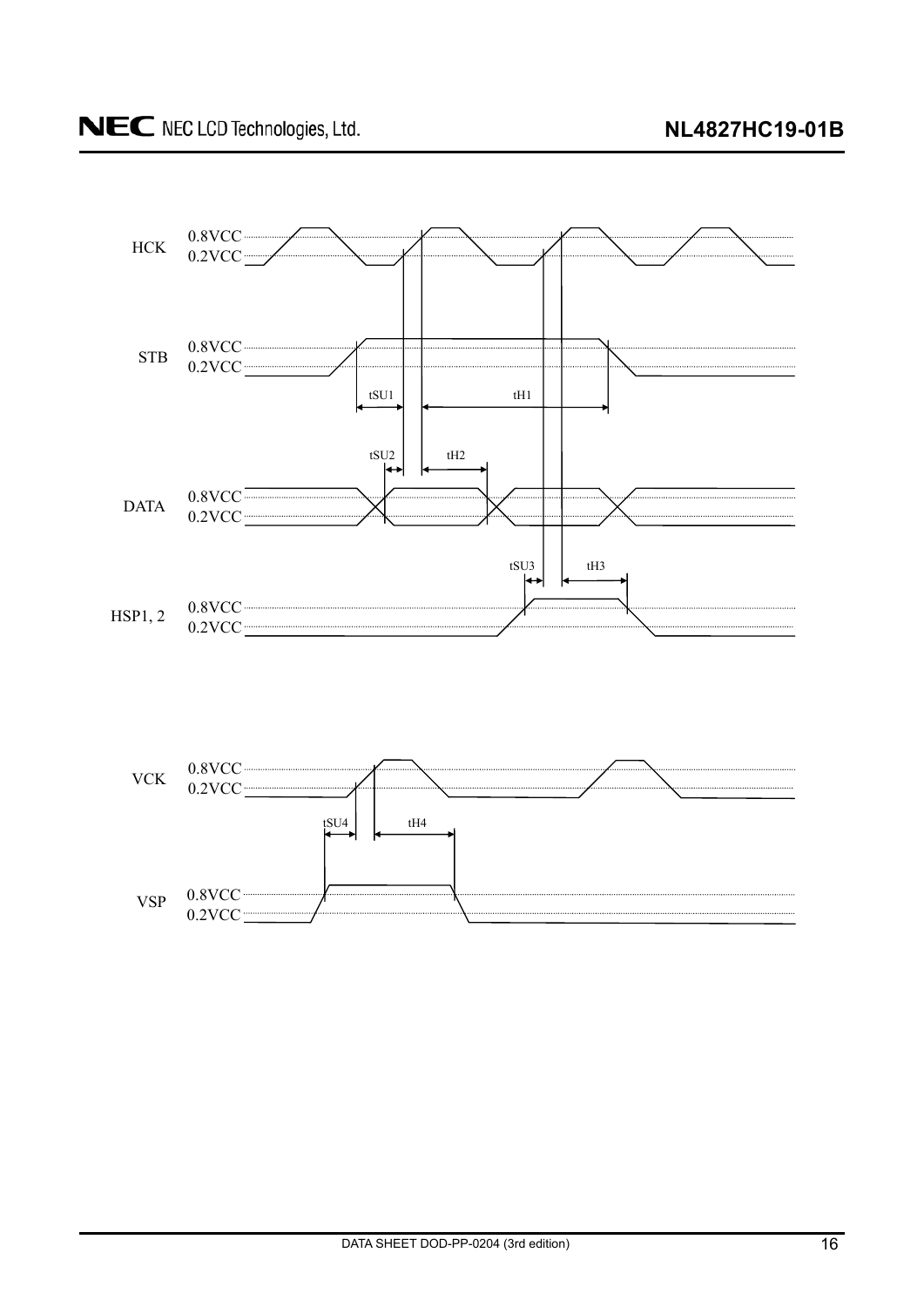



Note1: Unless otherwise specified, the input level is defined to be VIH= 0.8VCC, VIL= 0.2VCC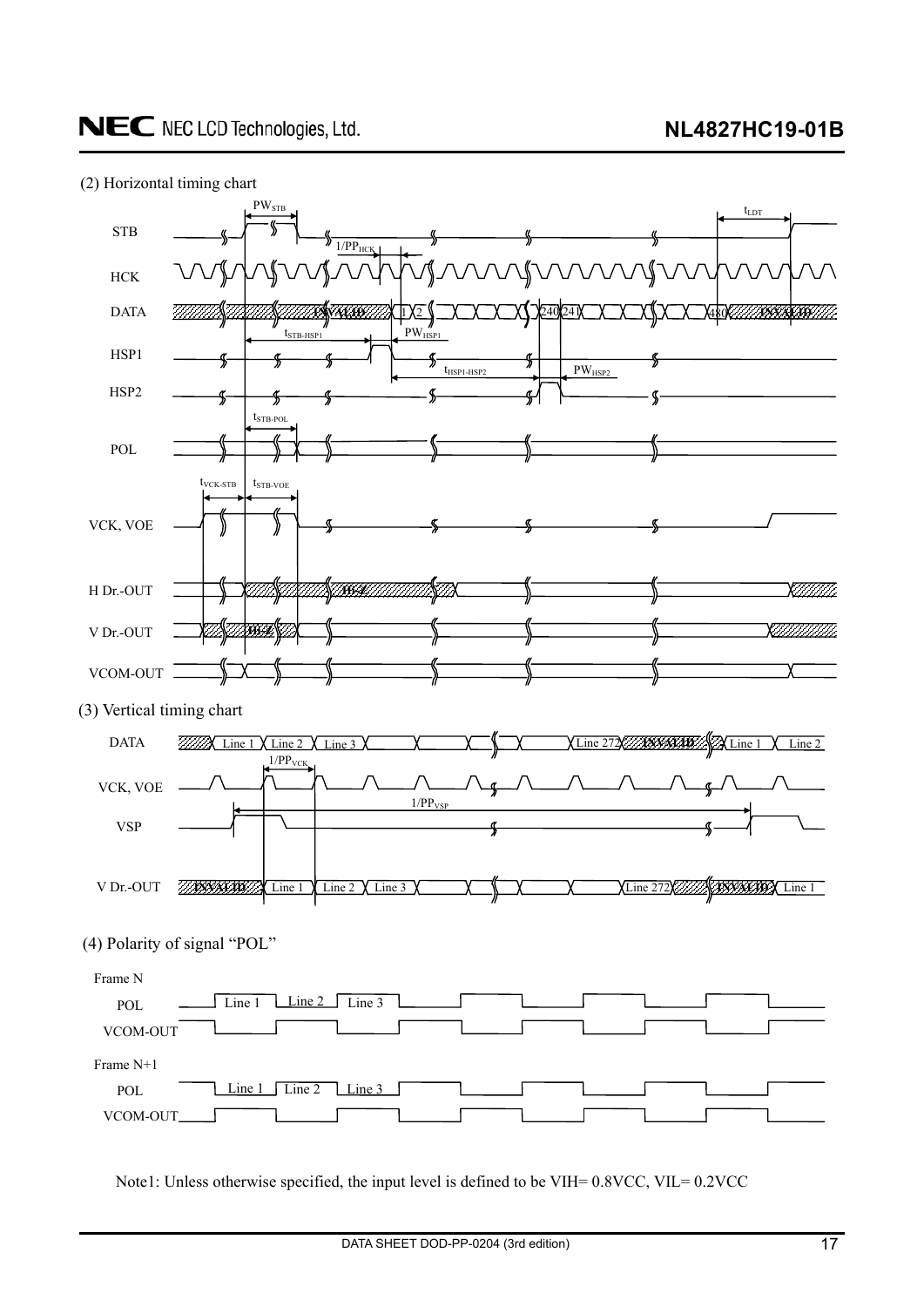### **NL4827HC19-01B**

☆

☆

☆

### <span id="page-17-0"></span>4.10 OPTICAL CHARACTERISTICS

|                         |                                                                                                    |           |      |      |      |                   | (Notel, Note2) |
|-------------------------|----------------------------------------------------------------------------------------------------|-----------|------|------|------|-------------------|----------------|
| Parameter               | Condition                                                                                          | Symbol    | min. | typ. | max. | Unit              | Remarks        |
| Luminance               | White at center<br>$\theta$ R= 0°, $\theta$ L= 0°, $\theta$ U= 0°, $\theta$ D= 0°                  |           | 280  | 450  |      | cd/m <sup>2</sup> |                |
| Contrast ratio          | White/Black at center<br>$\theta$ R= 0°, $\theta$ L= 0°, $\theta$ U= 0°, $\theta$ D= 0°            | <b>CR</b> | 300  | 500  |      |                   | Note3          |
| Luminance<br>uniformity | White<br>$\theta$ R= 0°, $\theta$ L= 0°, $\theta$ U= 0°, $\theta$ D= 0°<br>Maximum luminance: 100% | LU.       | 60   | 80   |      | $\frac{0}{0}$     | Note4          |

Reference data

|                             |                        |                                                                                                       |                         |               |                          |      |      |                          | (Notel, Note2)    |
|-----------------------------|------------------------|-------------------------------------------------------------------------------------------------------|-------------------------|---------------|--------------------------|------|------|--------------------------|-------------------|
|                             | Condition<br>Parameter |                                                                                                       | Symbol                  | min.          | typ.                     | max. | Unit | Remarks                  |                   |
| Chromaticity<br>coordinates |                        | White                                                                                                 |                         | Wx.           | 0.25                     | 0.30 | 0.35 |                          | Note <sub>5</sub> |
|                             |                        |                                                                                                       |                         | Wy            | 0.29                     | 0.34 | 0.39 | $\overline{\phantom{0}}$ |                   |
|                             |                        | Red                                                                                                   |                         | Rx            | 0.58                     | 0.63 | 0.68 | $\blacksquare$           |                   |
|                             |                        |                                                                                                       |                         | Ry            | 0.28                     | 0.33 | 0.38 | -                        |                   |
|                             |                        | Green                                                                                                 |                         | Gx            | 0.28                     | 0.33 | 0.38 | -                        |                   |
|                             |                        |                                                                                                       |                         | Gy            | 0.55                     | 0.60 | 0.65 | $\overline{\phantom{a}}$ |                   |
|                             |                        | Blue                                                                                                  |                         | Bx            | 0.10                     | 0.15 | 0.20 | $\blacksquare$           |                   |
|                             |                        |                                                                                                       |                         | By            | 0.06                     | 0.11 | 0.16 | $\blacksquare$           |                   |
| Color gamut                 |                        | $\theta$ R= 0°, $\theta$ L= 0°, $\theta$ U= 0°, $\theta$ D= 0°<br>at center, against NTSC color space |                         | $\mathcal{C}$ | 50                       | 60   |      | $\frac{0}{0}$            |                   |
| Response time               |                        | White to black                                                                                        | $90\% \rightarrow 10\%$ | Ton           | $\overline{\phantom{0}}$ | 8    | 16   | ms                       | Note <sub>6</sub> |
|                             |                        | Black to white                                                                                        | $10\% \rightarrow 90\%$ | Toff          | $\overline{a}$           | 17   | 34   |                          | Note7             |
| Viewing<br>angle            | Right                  | $\theta U = 0^\circ$ , $\theta D = 0^\circ$ , $CR \ge 10$                                             |                         | $\theta$ R    | $\blacksquare$           | 50   |      | $\circ$                  |                   |
|                             | Left                   | $\theta U = 0^\circ$ , $\theta D = 0^\circ$ , $CR \ge 10$                                             |                         | $\theta$ L    | -                        | 50   | ۰    | $\circ$                  |                   |
|                             | Up                     | $\theta$ R= 0°, $\theta$ L= 0°, CR≥ 10                                                                |                         | $\theta U$    | $\blacksquare$           | 70   |      | $\circ$                  |                   |
|                             | Down                   | $\theta$ R= 0°, $\theta$ L= 0°, CR≥ 10                                                                |                         | $\theta$ D    |                          | 40   |      | $\circ$                  |                   |

Note1: Measurement conditions are as follows.

Ta=  $25^{\circ}$ C, VCC= 3.0V, VDD= 5.0V, IL= 20mA, with touch panel



Note2: Definition of viewing angles

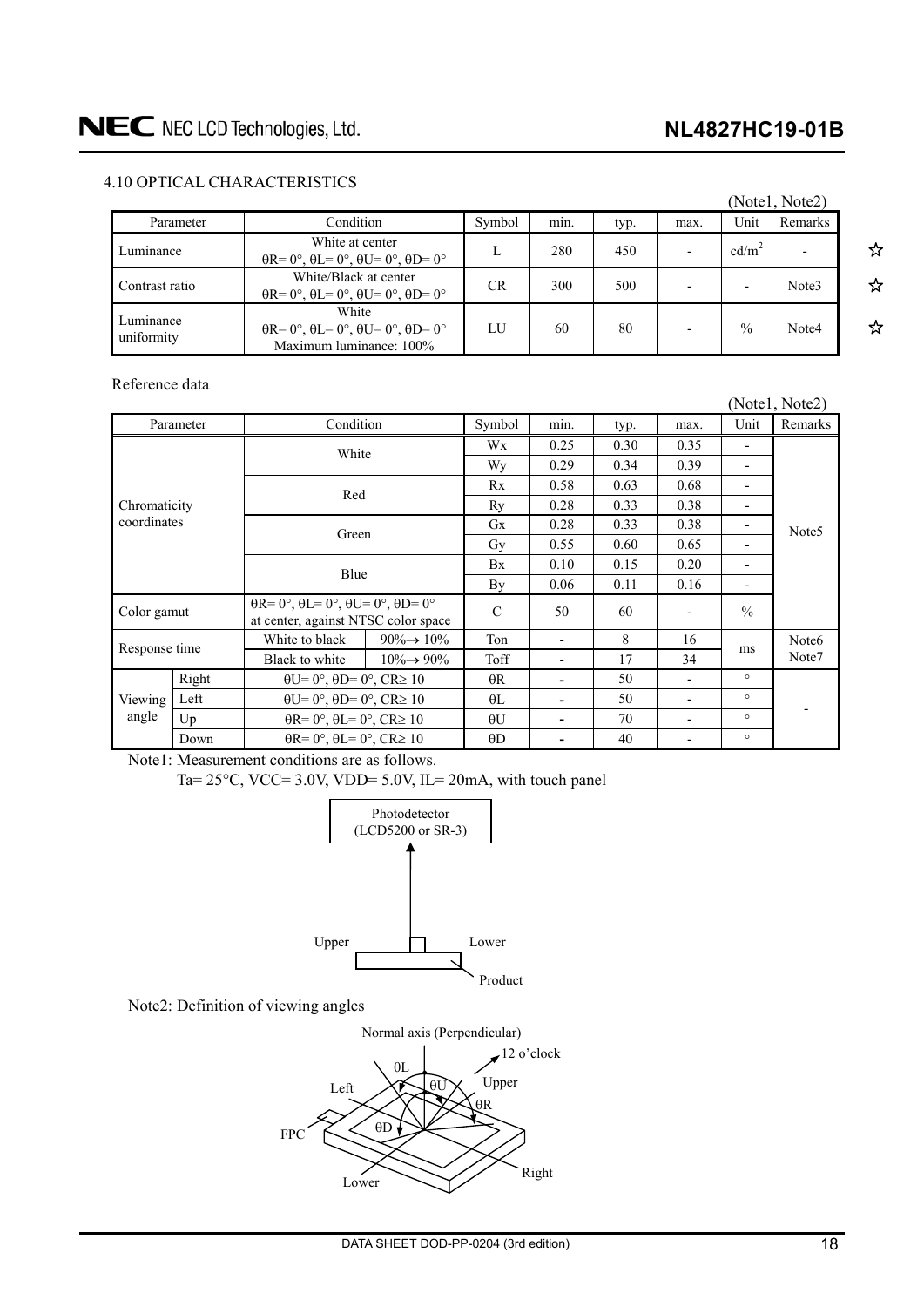Note3: Definition of contrast ratio

The contrast ratio is calculated by using the following formula.

Luminance of white screen Contrast ratio  $(CR) = \frac{E$  contrast ratio  $(CR) = \frac{E}{L}$ 

Note4: Definition of luminance uniformity

Luminance uniformity is calculated by using the following formula.

Luminance uniformity (LU) = 
$$
\frac{\text{Minimum luminance from A to I}}{\text{Maximum luminance from A to I}} \times 100
$$



- Note5: The White chromaticity coordinates are deviated by the LED deviation in addition to color filter deviation.
- Note6: Definition of response times

Response time is measured, the luminance changes from "white" to "black", or "black" to "white" on the same screen point, by photo-detector. Ton is the time it takes the luminance change from 90% down to 10%. Also Toff is the time it takes the luminance change from 10% up to 90% (See the following diagram.).



Note7: Product surface temperature:  $Top = 25^{\circ}C$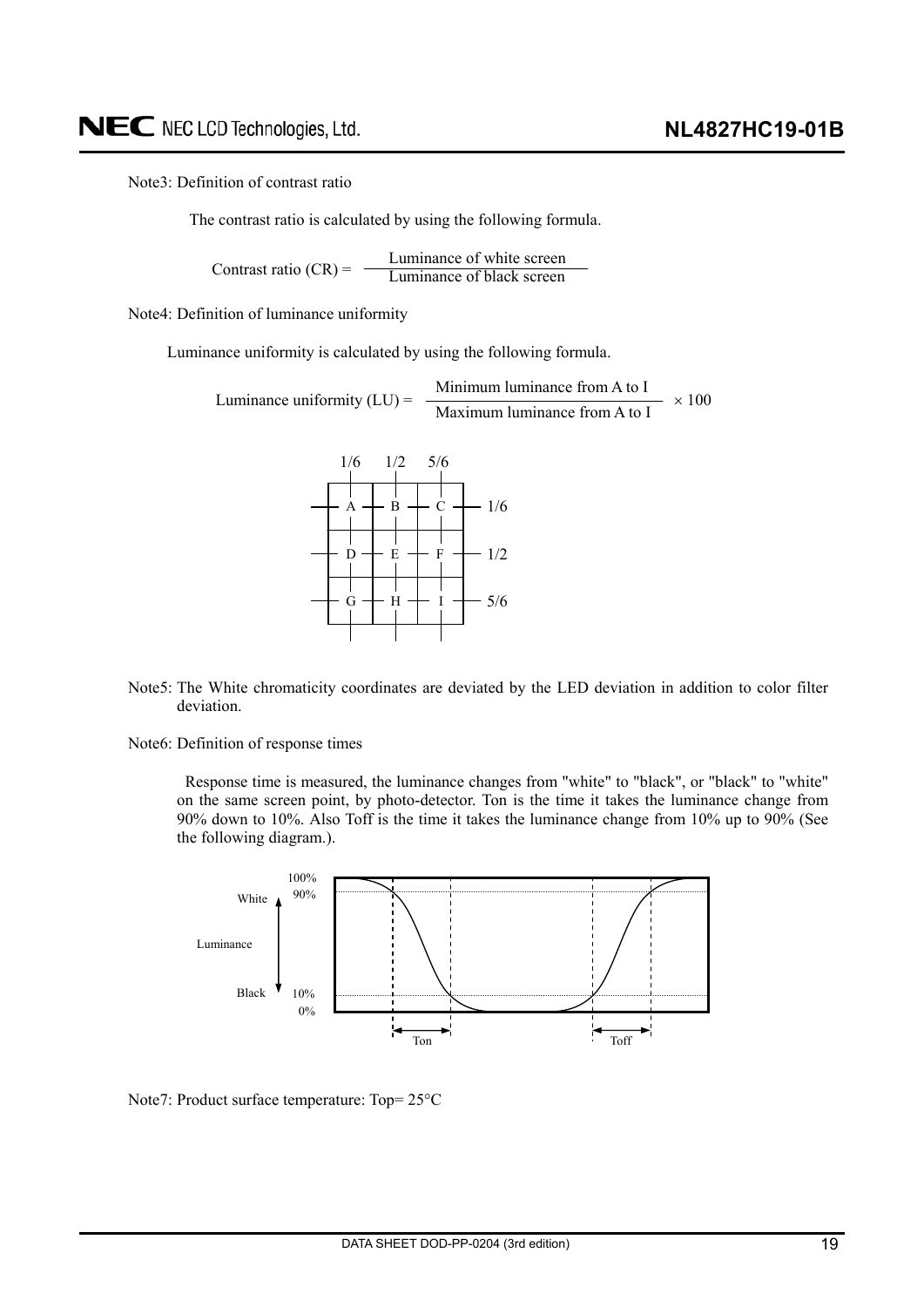## **NL4827HC19-01B**

### <span id="page-19-0"></span>**5. RELIABILITY TESTS**

|                                              |                                                                                                                                                                            | (Note1)                 |  |  |
|----------------------------------------------|----------------------------------------------------------------------------------------------------------------------------------------------------------------------------|-------------------------|--|--|
| Test item                                    | Condition                                                                                                                                                                  | Judgment                |  |  |
| High temperature and humidity<br>(Operation) | ① $60 \pm 2$ °C, RH= 90%, 240 hours<br>2 Display data is black.                                                                                                            |                         |  |  |
| Heat cycle<br>(Operation)                    | $\textcircled{1}$ -10 ± 3°C1 hour<br>$60 \pm 3$ °C1 hour<br>2 50 cycles, 4 hours/cycle<br>3 Display data is black.                                                         |                         |  |  |
| Thermal shock<br>(Non operation)             | $\textcircled{1}$ -30 ± 3 $\textcircled{C}$ 30 minutes<br>$80 \pm 3$ °C30 minutes<br>2 100 cycles, 1 hour/cycle<br>Temperature transition time is within 5 minutes.<br>(3) |                         |  |  |
| Low pressure<br>(Non operation)              | <b>15kPa</b><br>2 $-30 \pm 3$ °C24 hours<br>$80 \pm 3$ °C24 hours<br>3                                                                                                     | No display malfunctions |  |  |
| Low pressure<br>(Operation)                  | (1) 53.3kPa<br>2 -10 ± $3^{\circ}$ C24 hours<br>$60 \pm 3$ °C24 hours<br>3                                                                                                 |                         |  |  |
| <b>ESD</b><br>(Operation)                    | 150pF, 150 $\Omega$ , $\pm$ 10kV<br>ന<br>3 places on a panel surface<br>10 times each places at 1 sec interval<br>$\circled{3}$                                            |                         |  |  |
| <b>Dust</b><br>(Operation)                   | ① Sample dust: No. 15 (by JIS-Z8901)<br>15 seconds stir<br>(2)<br>8 times repeat at 1 hour interval<br>③                                                                   |                         |  |  |
| Vibration<br>(Operation)                     | ① 30 to 100Hz, $19.6 \text{m/s}^2$ (2G)<br>30 minutes/cycle<br>$\circled{2}$<br>3 X, Y, Z direction<br>4 1 times each directions                                           | No display malfunctions |  |  |
| Mechanical shock<br>(Non operation)          | $\textcircled{1}$ 3,920m/s <sup>2</sup> , 2.5ms<br>$\circled{2}$ ±X, ±Y, ±Z direction<br><b>3</b> 1 times each directions                                                  | No physical damages     |  |  |

Note1: Display and appearance are checked under environmental conditions equivalent to the inspection conditions of defect specifications.

☆

☆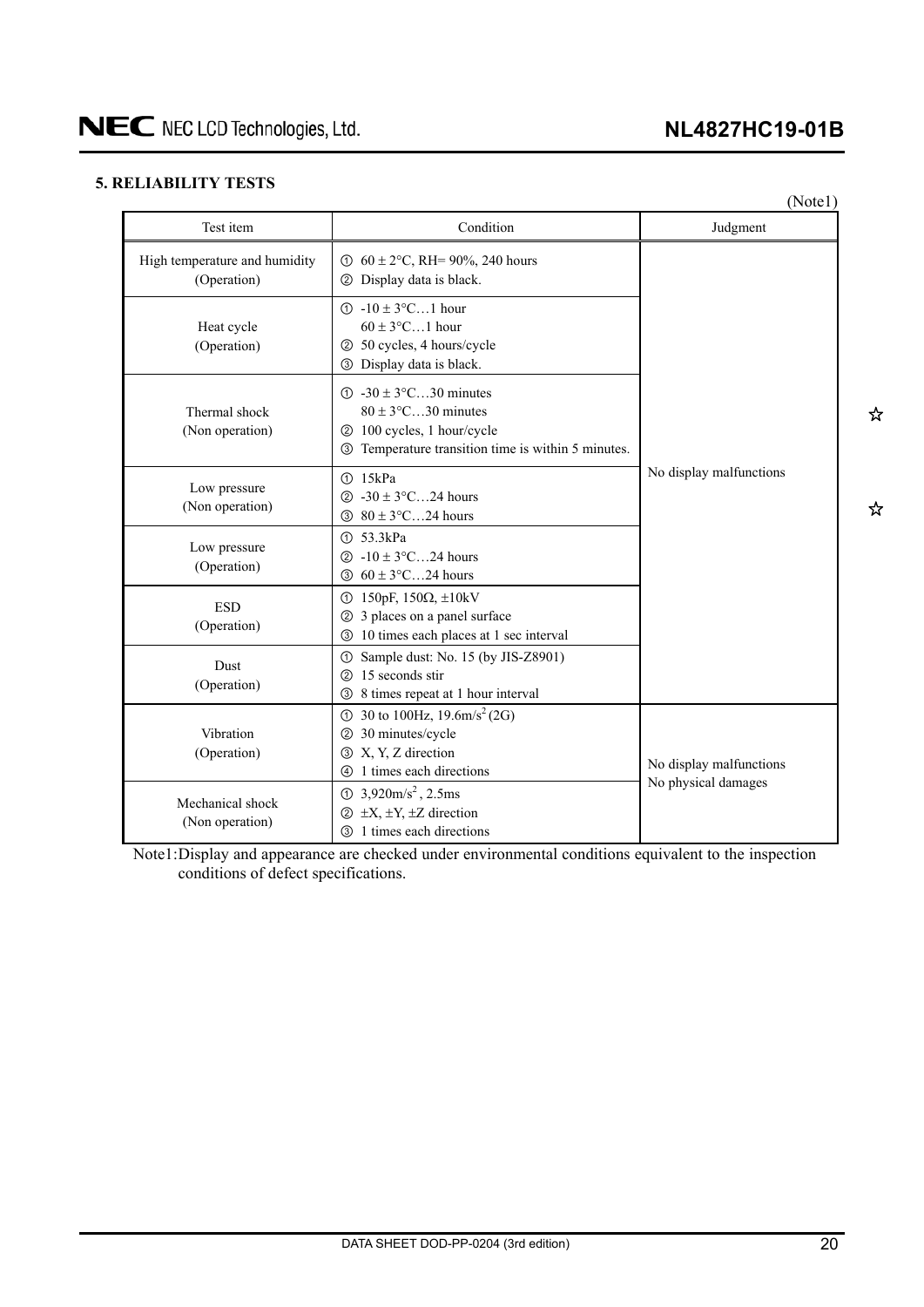### <span id="page-20-0"></span>**6. PRECAUTIONS**

### 6.1 MEANING OF CAUTION SIGNS

The following caution signs have very important meaning. **Be sure to read "6.2 CAUTIONS" and "6.3 ATTENTIONS", after understanding these contents!** 



This sign has the meaning that customer will be injured by himself or the product will sustain a damage, if customer has wrong operations.



This sign has the meaning that customer will get an electrical shock, if customer has wrong operations.



This sign has the meaning that customer will be injured by himself, if customer has wrong operations.

### 6.2 CAUTIONS

 **Do not touch the working backlight. There is a danger of an electric shock.** 



 **Do not touch the working backlight. There is a danger of burn injury.** 

  **Do not shock and press the LCD panel and the backlight! There is a danger of breaking,**  because they are made of glass. (Shock: To be not greater 3,920m/s<sup>2</sup> and to be not greater **2.5ms)**



6.3.1 Handling of the product

- Take hold of both ends without touching the FPC when the product (LCD module) is picked up from the tray.
- ཱ Do not hook nor pull the FPC in order to avoid any damage.
- ི When the product is put on the table temporarily, display surface must be placed downward.
- ཱི When handling the product, take the measures of electrostatic discharge with such as earth band, ionic shower and so on, because the product may be damaged by electrostatic.
- $\circ$  The product must be installed and/or handled without undue stress such as bends or twist. Bends, twist or undue stress to any portion may cause display failures. And also do not put heavy or hard materials on the product.
- ཱུ Do not hit or rub the surface of touch panel with hard materials, because it is easily scratched. (Touch panel pencil-hardness: 3H)
- ྲྀ When cleaning the T/P surface, wipe it with a soft dry cloth.
- ཷ Do not push nor pull the FPC while the product is working.
- ླྀ Do not fold the FPC. When the FPC is folded, pattern disconnection may be caused. In case of bending FPC, the minimum curvature (R) must be more than 1.0 mm.
- ཹ When installing the product, do not contact a conductor such as a metal to the FPC excluding the terminal area. There is a risk of short circuit which is caused by breakage of insulation layer of the FPC.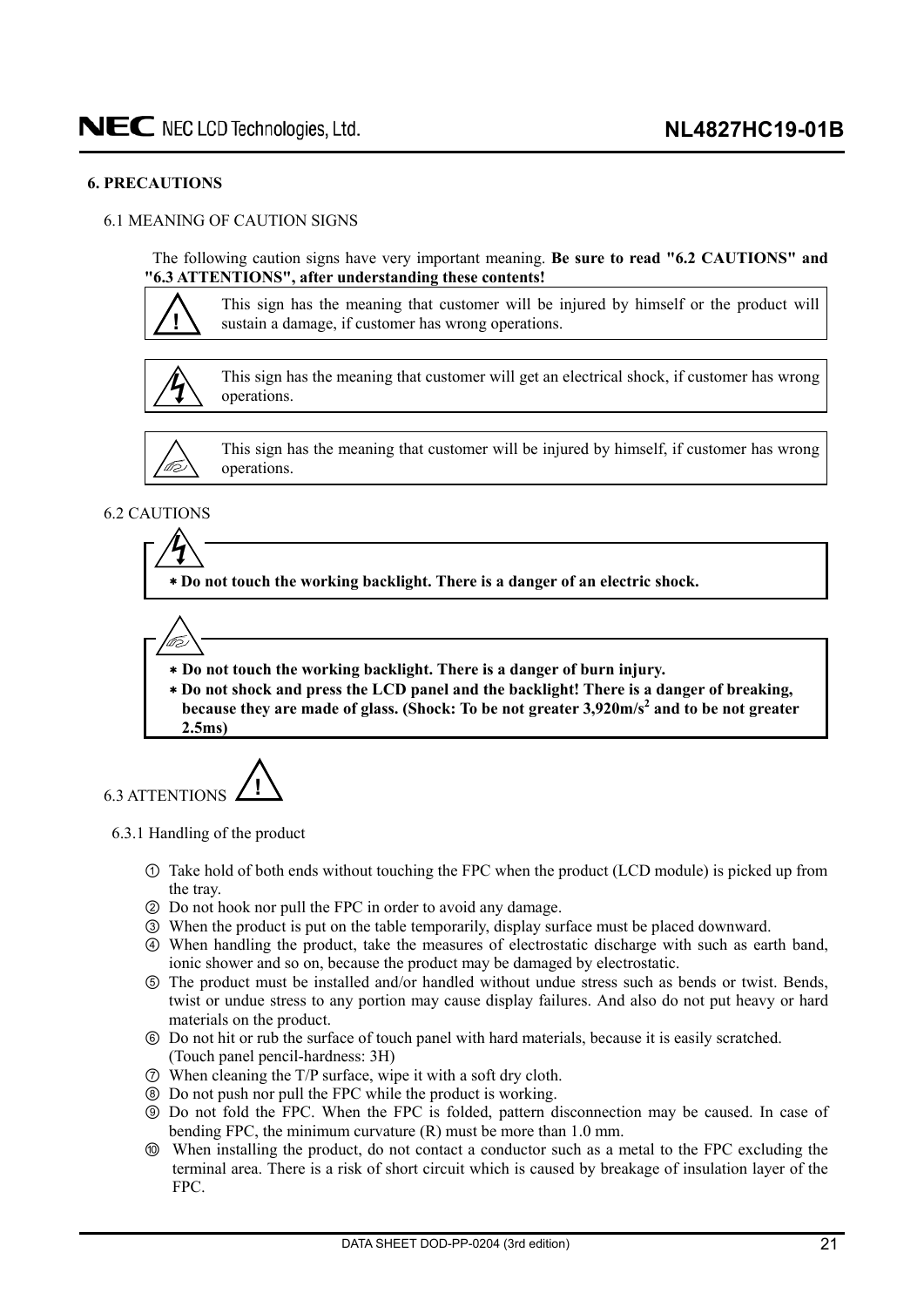- <span id="page-21-0"></span>ེ When installing the product, apply the waterproof design to avoid going of water into the product.
- ཻ If the product is subjected to direct sunlight for a long time, touch panel transmission may be degraded.
- 6.3.2 Environment
	- Do not operate or store in high temperature, high humidity, dewdrop atmosphere or corrosive gases. Keep the product in packing box with antistatic pouch in room temperature to avoid for dusts and sunlight, when storing the product.
	- ཱ In order to prevent dew condensation occurring by temperature difference, the product packing box should be opened after enough time being left under the environment of an unpacking room. Evaluate the leaving time sufficiently because a situation of dew condensation occurring is changed by the environmental temperature and humidity. (Recommended leaving time: 6 hours or more with packing state)
	- ི Do not operate in high magnetic field. Circuits may be broken down by it.
	- ཱི This product is not designed as radiation hardened.

#### 6.3.3 Characteristics

#### **The following items are neither defects nor failures.**

- Response time, luminance and color may be changed by ambient temperature.
- ཱ Display mura, flicker, vertical seam or small spot may be observed depending on display patterns.
- ི Do not display the fixed pattern for a long time because it may cause image sticking.
- ཱི Optical characteristics may be changed depending on input signal timings.
- ུ Touch panel film has polarizing characteristic. And the polarizer characteristics differ among products. Therefore, when seeing the displays through the other polarizing material (for example polarizing sunglasses), some displays can not be seen and some displays look different color darker because of polarizer characteristic mismatching between touch panel film and the other polarizing material.

#### 6.3.4 Other

- All GND terminals should be used without any non-connected lines.
- ཱ Do not disassemble the product.
- ི Pack the product with original shipping package, in order to avoid any damages during transportation, when returning the product to NEC.

☆

☆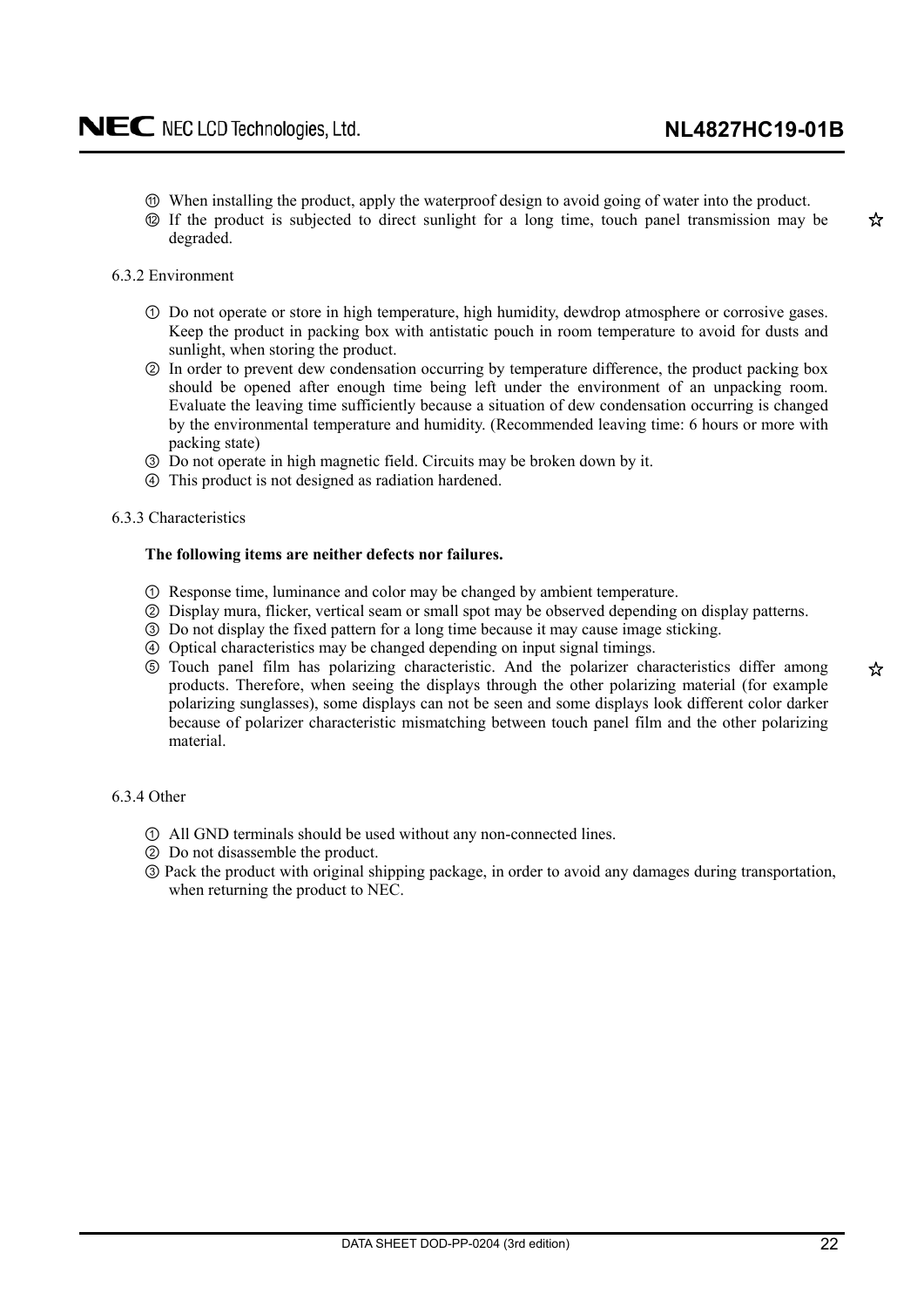### **7. OUTLINE DRAWINGS**

Unit: mm



| Pin No.        | Symbol          | Pin No. | Symbol          |  |
|----------------|-----------------|---------|-----------------|--|
| 1              | <b>GND</b>      | 26      | D11             |  |
| $\overline{c}$ | <b>VCC</b>      | 27      | D10             |  |
| 3              | <b>VCC</b>      | 28      | <b>GND</b>      |  |
| $\overline{4}$ | <b>VCK</b>      | 29      | D <sub>05</sub> |  |
| 5              | <b>VGON</b>     | 30      | D <sub>04</sub> |  |
| 6              | <b>VOE</b>      | 31      | D <sub>03</sub> |  |
| 7              | <b>VGOFF</b>    | 32      | D <sub>02</sub> |  |
| 8              | <b>VSP</b>      | 33      | D <sub>01</sub> |  |
| 9              | <b>VDD</b>      | 34      | D <sub>00</sub> |  |
| 10             | <b>HCK</b>      | 35      | <b>GND</b>      |  |
| 11             | <b>STB</b>      | 36      | POL             |  |
| 12             | HSP1            | 37      | <b>INV</b>      |  |
| 13             | HSP2            | 38      | <b>GND</b>      |  |
| 14             | <b>GND</b>      | 39      | <b>VCOM</b>     |  |
| 15             | D <sub>25</sub> | 40      | <b>GND</b>      |  |
| 16             | D24             | 41      | <b>COM</b>      |  |
| 17             | D23             | 42      | <b>GND</b>      |  |
| 18             | D22             | 43      | XL              |  |
| 19             | D21             | 44      | YD              |  |
| 20             | D20             | 45      | <b>XR</b>       |  |
| 21             | <b>GND</b>      | 46      | YU              |  |
| 22             | D15             | 47      | <b>GND</b>      |  |
| 23             | D <sub>14</sub> | 48      | CATHODE1        |  |
| 24             | D13             | 49      | ANODE1          |  |
| 25             | D12             | 50      | CATHODE2        |  |
|                |                 | 51      | ANODE2          |  |

Note1: The values in parentheses are for reference.

<span id="page-22-0"></span>Note2: When installing the product to the customer equipment, do not apply undue stress to rear side of the product and the FPC. If not, it may cause display mura or break down of the product.